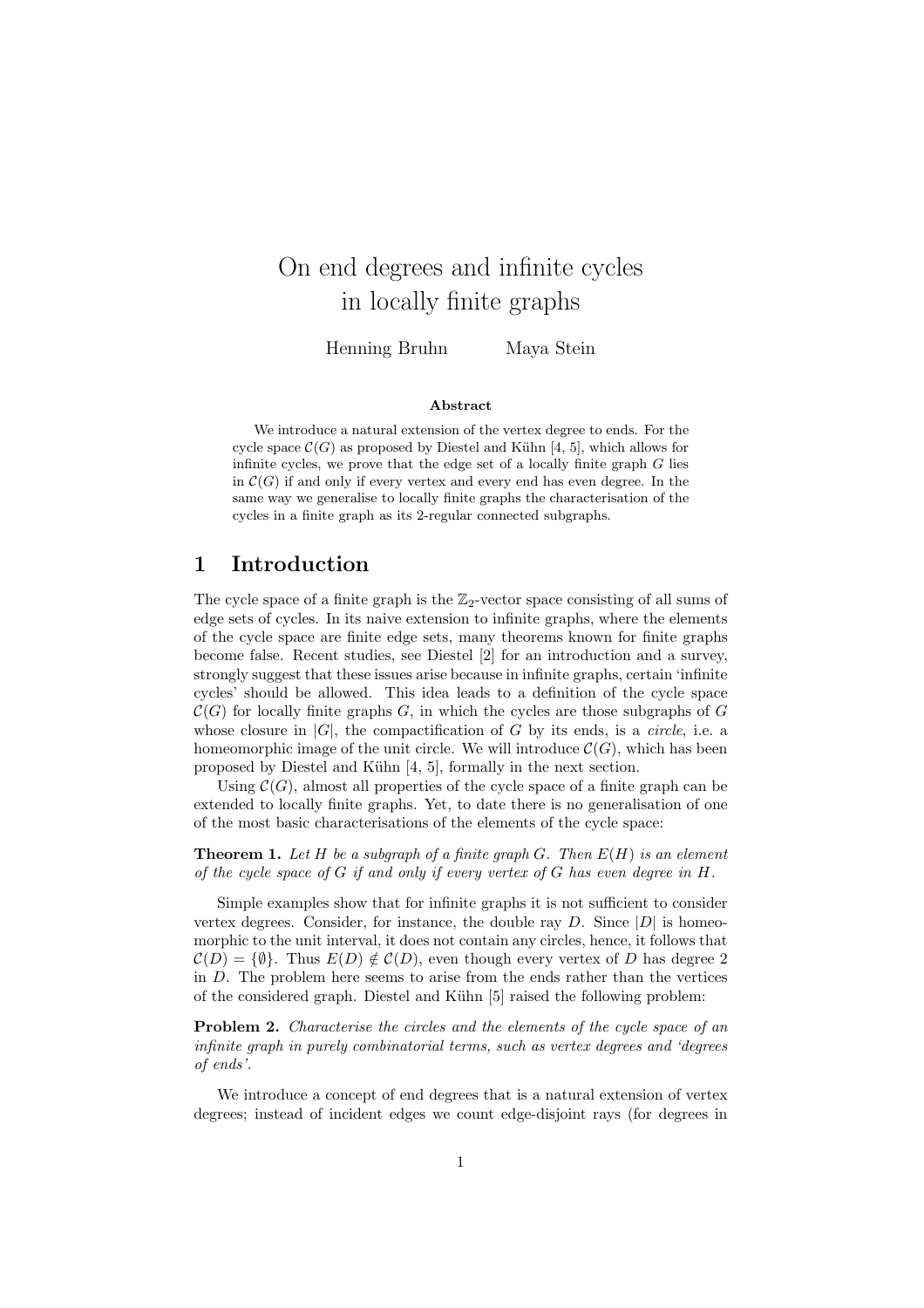subgraphs it will be necessary to substitute 'rays' with 'arcs'). This notion allows us to solve the first part of Problem 2. We prove a straightforward adaption of the well-known fact that the cycles in a finite graph are exactly its 2-regular connected subgraphs.

**Proposition 3.** Let C be a subgraph of a locally finite graph G. Then  $\overline{C}$  is a circle if and only if  $\overline{C}$  is topologically connected and every vertex or end x of G with  $x \in \overline{C}$  has degree two in C.

Depending on its degree, an end can be assigned a parity, i.e. the label 'even' or 'odd'—as long as it has finite degree. Inspired by Laviolette [10], who introduced a concept to measure the parity of vertices of infinite degree, we assign a parity also to ends of infinite degree. A classification of ends into even and odd ends has already been achieved by Nash-Williams [12] for the case of eulerian graphs with only finitely many ends. Our definition coincides with Nash-Williams' in these graphs but covers all locally finite graphs. Moreover, with our definition the following important special case of Problem 2 becomes true, which is the main result of this paper.

**Theorem 4.** Let G be a locally finite graph. Then  $E(G) \in C(G)$  if and only if every vertex and every end of G has even degree.

An extension of this characterisation to arbitrary subgraphs of G would solve Problem 2 completely. We shall offer a conjecture in that respect (see Section 4).

The paper is organised as follows. After some basic definitions in Section 2, we introduce and discuss our end degree concept in Sections 3 and 4. Theorem 4 will be proved in Section 5. In Section 6, we prove Proposition 3 and some other results, and in the last section we briefly discuss an alternative notion of parity.

# 2 Definitions

The basic terminology we use can be found in Diestel [3]. Let  $G = (V, E)$  be a fixed locally finite graph. A 1-way infinite path in  $G$  is called a ray, a 2-way infinite path is a double ray, and the subrays of a ray or double ray are its tails. Two rays in G are equivalent if no finite set of vertices separates them; the corresponding equivalence classes of rays are the *ends* of  $G$ . We denote the set of these ends by  $\Omega = \Omega(G)$ . A ray R in an end  $\omega$  will also be called an  $\omega$ -ray.

Let us define a topology on  $G$  together with its ends, which is known as the Freudenthal compactification of  $G$ . We begin by endowing  $G$  itself (without ends) with the usual topology of a 1-complex. (Thus, every edge is homeomorphic to the real interval  $[0, 1]$ , and the basic open neighbourhoods of a vertex v are the unions of half-open intervals  $[v, z)$ , one for every edge e at v with z an inner point of e.) In order to extend this topology to  $G\cup\Omega$ , we take as a basis of open neighbourhoods of a given end  $\omega \in \Omega$  the sets of the form

$$
\hat{C}(S,\omega) := C(S,\omega) \cup \Omega(S,\omega) \cup \mathring{E}(S,\omega),
$$

where  $S \subseteq V$  is a finite set of vertices,  $C(S, \omega)$  is the (unique) component of  $G-S$  in which every ray from  $\omega$  has a tail,  $\Omega(S,\omega)$  is the set of all ends  $\omega' \in \Omega$ whose rays have a tail in  $C(S, \omega)$ , and  $\mathring{E}(S, \omega)$  is the set of inner points of edges between S and  $C(S, \omega)$ . Let |G| denote the corresponding topological space on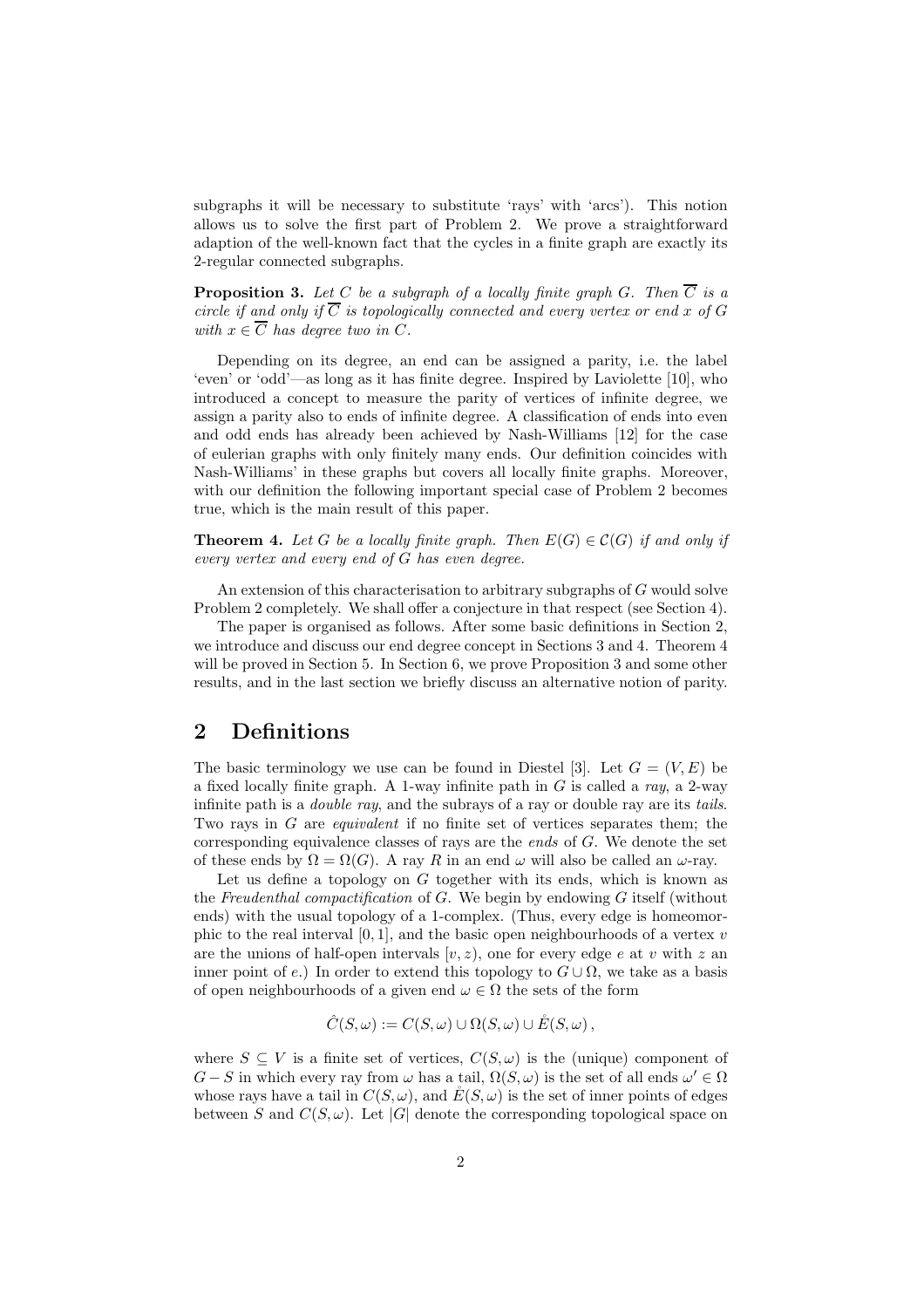the point set  $V \cup \Omega \cup \bigcup E$ . We shall freely view G and its subgraphs either as abstract graphs or as subspaces of  $|G|$ . We note that  $|G|$  is a Hausdorff space. Later on, we shall need the following fact.

**Theorem 5 (Diestel and Kühn [6]).** When a graph G is locally finite, every closed connected subset of  $|G|$  is path-connected.

A continuous image of the unit interval  $[0, 1]$  in  $|G|$  is a topological path. The images of 0 and 1 are the endpoints of the topological path. A homeomorphic image of  $[0,1]$  in  $|G|$  is called an *arc* in  $|G|$ . Analogously to  $\omega$ -rays, let us say that an arc is an  $\omega$ -arc if the end  $\omega$  is one of its endpoints. The following lemma can be found in Hall and Spencer [9, p. 208].

**Lemma 6.** Every topological path with distinct endpoints  $x, y$  in a Hausdorff space  $X$  contains an arc between  $x$  and  $y$ .

A set  $C \subseteq |G|$  is a *circle* if it is homeomorphic to the unit circle. Then C includes every edge of which it contains an inner point, and the graph consisting of these edges and their endvertices is the cycle defined by C. Conversely, it is not hard to show [4] that  $C \cap G$  is dense in C, so every circle is the closure in  $|G|$  of its cycle and hence defined uniquely by it. Note that every finite cycle in G is also a cycle in this sense, but there can also be infinite cycles; see [2] for examples. The edge set of a cycle is called a *circuit*.

Call a family  $(D_i)_{i\in I}$  of subsets of E thin if no edge lies in infinitely many of the  $D_i$ . Let the sum  $\sum_{i\in I} D_i$  of this family be the set of all edges that lie in  $D_i$ for an odd number of indices i, and let the cycle space  $\mathcal{C}(G)$  of G be the set of all sums of (thin families of) circuits, finite or infinite. Symmetric difference as addition makes of  $\mathcal{C}(G)$  a  $\mathbb{Z}_2$ -vector space, which coincides with the usual cycle space of G when G is finite. We remark that  $\mathcal{C}(G)$  is itself closed under taking infinite thin sums [4, 5], which is not obvious from the definitions.

The following theorem will serve as our main tool to decide whether a graph is an element of its own cycle space, namely if and only if it contains no odd cut.

**Theorem 7 (Diestel and Kühn [4]).** Let G be a locally finite graph, and let  $Z \subseteq E(G)$ . Then  $Z \in \mathcal{C}(G)$  if and only if  $|F \cap Z|$  is even for every finite cut F of G.

A finite cut F of G separates a set  $S \subseteq V(G)$  from an end  $\omega \in \Omega$  if it meets every ray of  $\omega$  that starts in S. This is equivalent to that the (unique) component C of  $G - F$  with  $\omega \in \overline{C}$  is disjoint from S. Similarily, F separates two ends  $\omega$  and  $\omega'$ , if the closure of each component of  $G - F$  contains at most one of  $\omega, \omega'$ .

If C is a subgraph of G, write  $\partial_G C$  or, where no confusion is possible,  $\partial C$ , for the cut  $E_G(C, G - C)$ . Call a connected induced subgraph C of G a region, if the cut  $\partial C$  is finite. The region C is *even* resp. odd if  $|\partial C|$  is even resp. odd.

# 3 End degrees and parity

As ends are equivalence classes of rays, the degree of an end should in some way be related to its rays. Also, the rays may be seen as somewhat analogous to the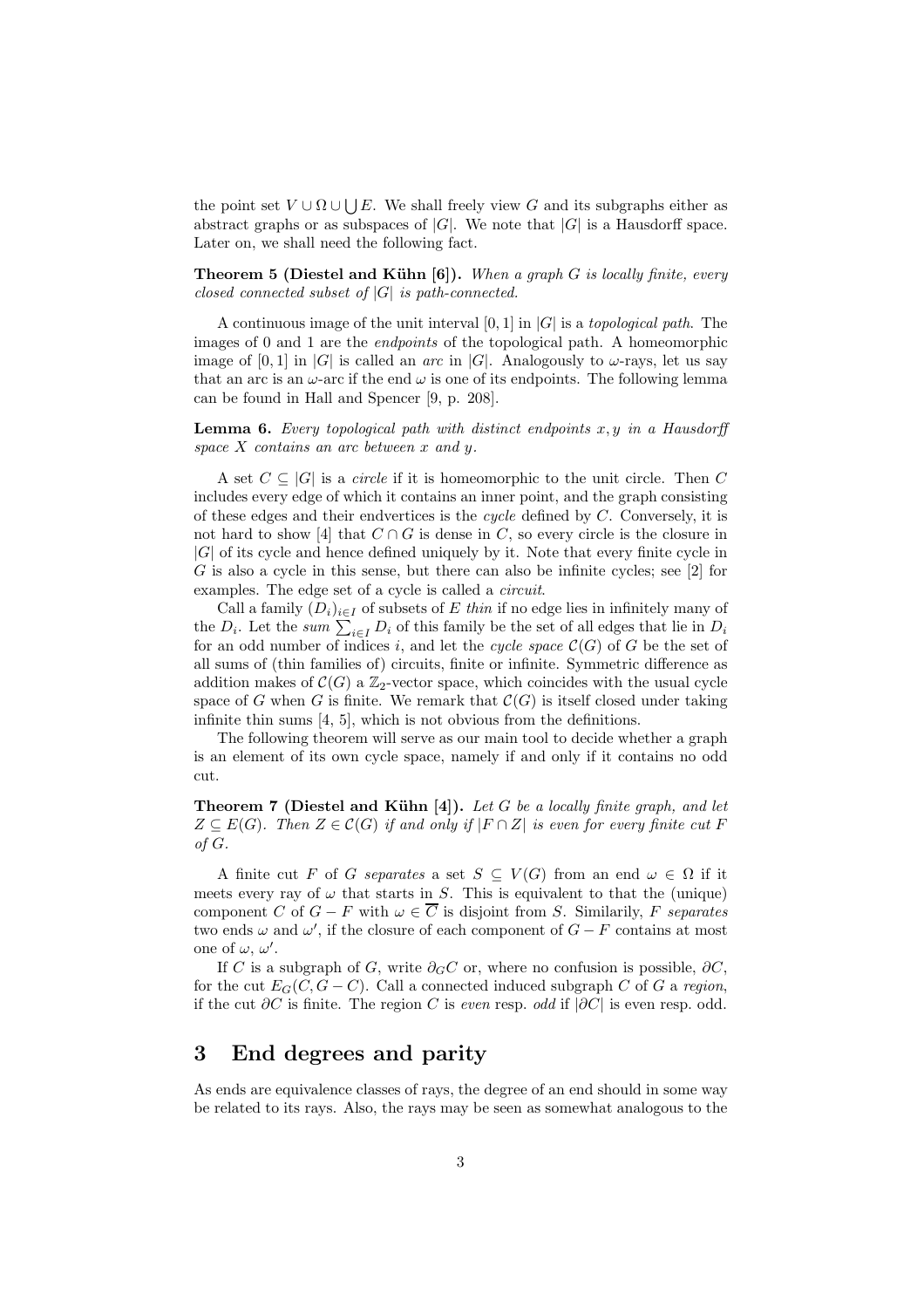incident edges of a vertex, whose number is the degree of the vertex. Therefore, as a first try, we might count the maximal number of disjoint rays in an end (sometimes called the multiplicity of the end). For this notion of an end degree, however, Theorem 4 fails as the graph  $G$  in Figure 1 demonstrates. Since  $G$ contains an odd cut, its edge set is not an element of  $\mathcal{C}(G)$ , by Theorem 7. But each vertex degree is even, and the maximal number of disjoint rays in each end is two.



Figure 1: The multiplicity of each end is even, but  $E(G) \notin C(G)$ .

Looking more closely we see that although the maximal number of disjoint rays in each end is even, the maximal number of *edge-disjoint* rays is odd, namely three. Thus with this measure instead we would have correctly decided that  $E(G) \notin C(G)$ . Formally, let us define the *degree* of an end  $\omega$  in a graph G as

 $d(\omega) := \sup\{|\mathcal{R}| : \mathcal{R} \text{ is a set of edge-disjoint } \omega\text{-rays}\}\in \mathbb{N}\cup \{\infty\}.$ 

Although we will not use this, we remark that it is not difficult to prove that the supremum is attained, i.e. if  $d(\omega) = \infty$ , then there exists an infinite set of edge-disjoint  $\omega$ -rays. Andreae [1] proves a similar result.

Our degree concept clearly divides the ends of finite degree into even and odd ends, but how are we to deal with ends of infinite degree? We may not simply treat them as odd ends, since the edge set of the infinite grid obviously is an element of its cycle space but the only end of the grid has infinite degree.

On the other hand, classifying all ends of infinite degree as even is not any better: consider the graph  $G$  in Figure 2. All vertex degrees are even and both ends have infinite degree, but  $G$  has an odd cut (which by Theorem  $7$  implies that  $E(G) \notin \mathcal{C}(G)$ .



Figure 2: Both ends have infinite degree, but  $E(G) \notin C(G)$ .

Consequently, the degree, if infinite, is not a sufficiently fine notion to determine the parity of an end. For an adequate refinement we will use the following characterisation of ends with even finite degree.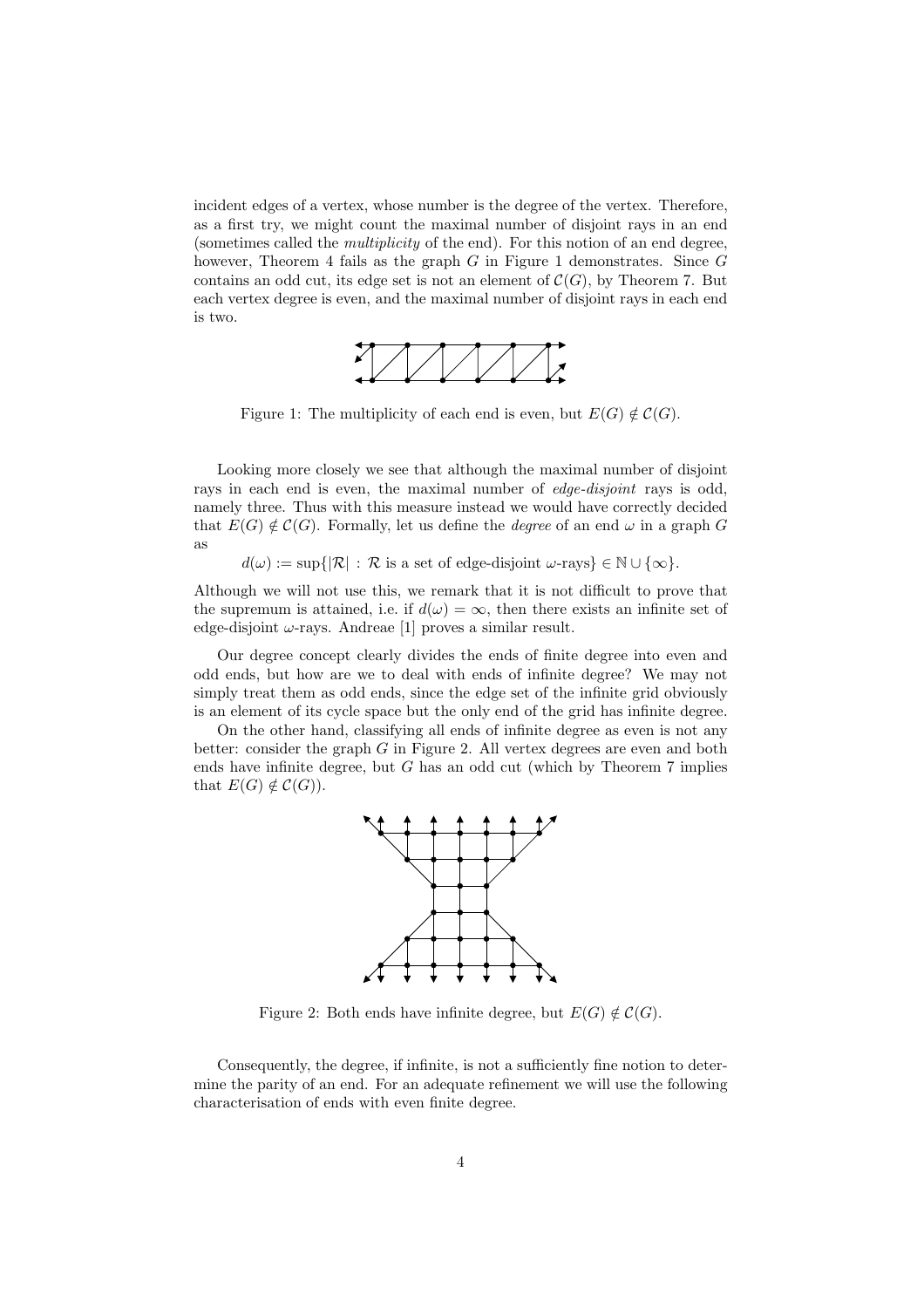**Lemma 8.** In a locally finite graph G let  $\omega \in \Omega(G)$  have finite degree k. Then the following statements are equivalent:

- (i)  $k$  is even:
- (ii) there is a finite  $S \subseteq V(G)$  such that for every finite set  $S' \supseteq S$  of vertices the maximal number of edge-disjoint  $\omega$ -rays starting in S' is even.

*Proof.* Consider a set R of edge-disjoint  $\omega$ -rays of maximal cardinality  $|\mathcal{R}| = k$ , and let U be the set of starting vertices of R. Then, for every finite set  $S' \supseteq U$ , R has maximal cardinality among all sets of edge-disjoint  $\omega$ -rays starting in S'. Thus, putting  $S := U$ , we deduce that (i) implies (ii). Also, (ii) implies (i), which we see by choosing  $S' = S \cup U$ .  $\Box$ 

As every finite set  $S \subseteq V(G)$  gives (essentially) rise to a neighbourhood  $\hat{C}(S,\omega)$  of  $\omega$ , condition (ii) in Lemma 8 can be alternatively formulated using these neighbourhoods, or using regions whose closures contain  $\omega$ :

(ii') There is a region A of G with  $\omega \in \overline{A}$  such that for every region  $B \subseteq A$ of G with  $\omega \in \overline{B}$  the maximal number of edge-disjoint rays of  $\omega$  starting outside  $B$  is even.

So we call an end  $\omega$  of a locally finite graph *even* if  $\omega$  satisfies (ii) of Lemma 8. Otherwise  $\omega$  is *odd*. Thus,  $\omega$  is odd if and only if for all finite  $S \subseteq V(G)$  there is a finite set  $S' \supseteq S$  such that the maximal number of edge-disjoint  $\omega$ -rays starting in S' is odd. By Lemma 8, an end  $\omega$  of finite degree is even if and only if  $d(\omega)$  is even.

Observe that our notion of parity is not symmetric. Roughly speaking, while for an even end  $\omega$  any maximal set of  $\omega$ -rays starting in any 'close enough' S has even cardinality, an odd end  $\omega'$  can only guarantee that there are arbitrarily 'close' sets S in which start odd maximal sets of  $\omega'$ -rays. In other words, the quantifiers are exchanged: they read  $\exists S \ \forall S' \supseteq S \dots$  for an even end, and  $\forall S$  $\exists S' \supseteq S \dots$  for an odd end. We will return to this issue in Section 7.

Let us turn back to the examples that motivated our struggle for a concept of parity, the infinite grid, and the graph  $G$  in Figure 2. Their ends turn out to have the expected even resp. odd degree. Indeed, for the infinite grid we can choose  $S = \emptyset$ , and for G it suffices for S to separate the two ends of G. Then  $|E(S, C)|$  is odd for any infinite component C of  $G - S$ , and so is  $|E(S', C')|$  for any  $S' \supseteq S$  and infinite component C' of  $G - S'$  (because all vertex degrees are even).

#### 4 Degrees and parity in subgraphs

It is not possible to extend our degree notion literally to subgraphs  $H$  of  $G$ . There are two obstacles.

First, we cannot simply measure the degrees of the ends of  $H$  (as opposed to those of G). This is not surprising as H is embedded in the space  $|G|$ . If H is a double ray, for instance, then (viewed as a graph on its own and not as a subgraph) it has two ends, each of which has degree 1. On the other hand, the tails of H may lie in the same end of G, in which case  $\overline{H}$  is a circle in |G|. Thus the ends contained in  $\overline{H}$  should have degree 2 in H, not 1. Therefore, we only consider ends of  $G$  (and not of  $H$ ).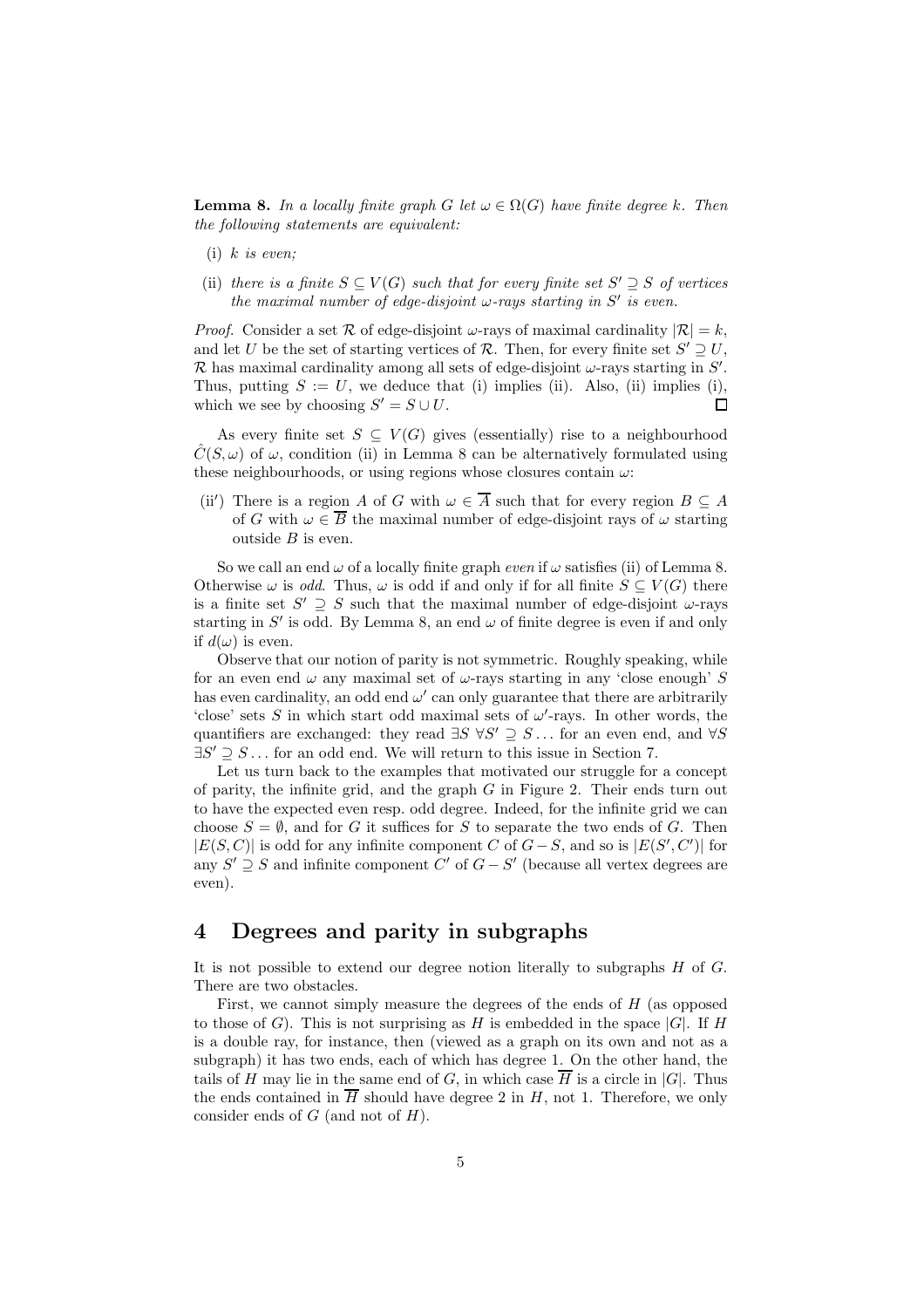Second, even taking that into account, the literal extension to subgraphs fails: Consider the bold subgraph of the graph in Figure 3, and let  $\omega$  be the end of  $G$  "to the right", i.e. that contains the ray at the bottom. Then, apart from tail-equivalence,  $\omega$  has only one ray in  $H$ , that is, the maximal number of edge-disjoint  $\omega$ -rays in H is 1. But as  $\overline{H}$  is a circle, we would expect the end  $\omega$  to have degree 2 in H. In contrast, if we consider the maximal number



Figure 3: In subgraphs, counting edge-disjoint rays is not enough.

of edge-disjoint  $\omega$ -arcs in  $\overline{H}$  instead of counting edge-disjoint  $\omega$ -rays in H we obtain the desired degree 2, as  $\omega$  is the endpoint not only of the ray at the bottom, but also of a disjoint arc going through the ends  $\omega_1, \omega_2, \ldots$  Counting arcs will indeed turn out to be successful, and the following proposition shows that in  $G$  it makes actually no difference whether we count rays or arcs:

**Proposition 9.** Let G be a locally finite graph, and let  $\omega$  be an end of G. Then for every finite set  $S \subseteq V(G)$  the maximal number of edge-disjoint  $\omega$ -rays starting in S equals the maximal number of edge-disjoint  $\omega$ -arcs starting in S.

For its proof we need the following lemma, which can be proved in a similar fashion as a corresponding result by Halin [8] for disjoint (rather than edgedisjoint) rays:

**Lemma 10.** Let G be a locally finite graph, let  $\omega \in \Omega(G)$ , and let  $S \subset V(G)$  be finite. Then the maximal number of edge-disjoint rays in  $\omega$  starting in S equals the minimum cardinality of a cut separating S from  $\omega$ .

Proof of Proposition 9. By Lemma 10, the maximal number of edge-disjoint rays in  $\omega$  starting in S equals the minimal cardinality of a finite cut F that separates S from  $\omega$ . Since F is finite every  $\omega$ -arc starting in S needs to use one of the edges in F. Therefore, the number of  $\omega$ -arcs starting in S cannot be higher than the number of rays in  $\omega$  starting in S. П

Hence, for a subgraph H of a locally finite graph G, and  $\omega \in \Omega(G)$ , we define, analogously to the definition of  $d(\omega)$  given above, the degree of  $\omega$  in H as

 $d_H(\omega) := \sup\{|\mathcal{R}| : \mathcal{R} \text{ is a set of edge-disjoint } \omega\text{-arcs in }\overline{H}\}\in\mathbb{N}\cup\{\infty\}.$ 

We note that the supremum is attained, a fact that we will, however, neither make use of nor prove. Furthermore, observe that  $d(\omega) = d_G(\omega)$ . Indeed, suppose otherwise, i.e.  $d(\omega) < d_G(\omega)$ . So, in particular,  $d(\omega)$  is finite. For a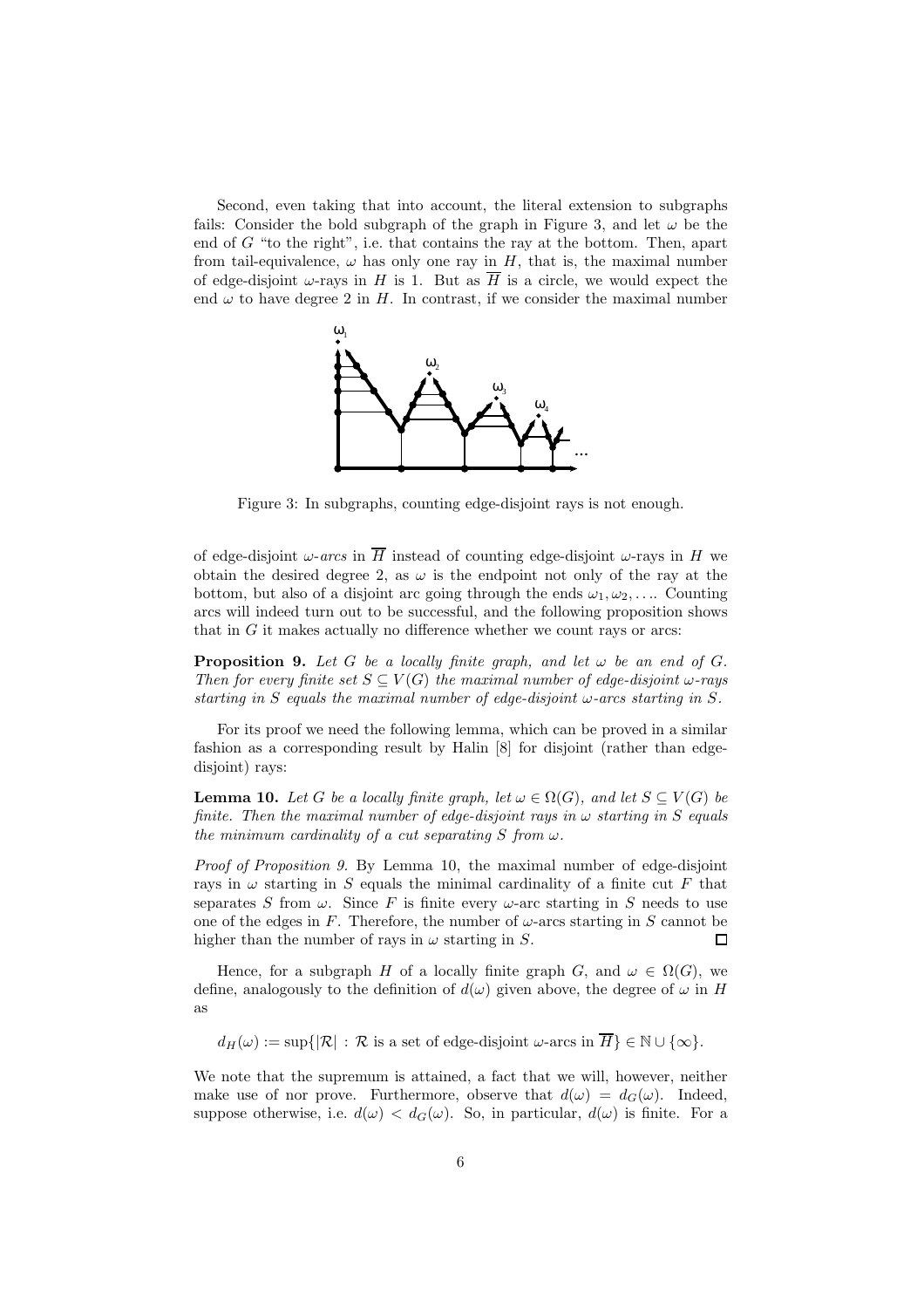set of  $d(\omega) + 1$  edge-disjoint  $\omega$ -arcs, let  $S \subseteq V(G)$  be a choice of exactly one vertex from each of the arcs. Then, by Proposition 9, there are also  $d(\omega) + 1$ edge-disjoint  $\omega$ -rays starting in S, a contradiction.

It is possible to prove a version of Lemma 10 for subgraphs and  $\omega$ -arcs. Then the following two characterisations of end degrees in terms of cut cardinalities are immediate. For the sake of brevity, and since for the proof of our main result we only need Corollary 12 for  $H = G$  (in which case the corollary follows from Lemma 10 in the version we proved), we will not provide the subgraph version of Lemma 10.

Corollary 11. Let  $G$  be a locally finite graph, let  $H$  be a subgraph, and let  $\omega \in \Omega(G)$ . Then  $d_H(\omega) = k \in \mathbb{N}$  if and only if k is the smallest integer such that every finite  $S \subseteq V(G)$  can be separated from  $\omega$  with a finite cut that shares exactly k edges with  $E(H)$ .

Corollary 12. Let G be a locally finite graph, let H be a subgraph, and let  $\omega \in \Omega(G)$ . Then  $\omega$  has even degree in H if and only if there is a finite  $S \subseteq V(G)$ such that for every finite  $S' \subseteq V(G)$  with  $S' \supseteq S$  it holds: if  $F \subseteq E(G)$  is a finite cut separating S' and  $\omega$  with  $|F \cap E(H)|$  minimal, then  $|F \cap E(H)|$  is even.

Analoguos to the degree, the parity of an end in  $H$  is defined with arcs:

**Definition 13.** An end  $\omega$  of G is even in H if there is a finite  $S \subseteq V(G)$  such that for every finite  $S' \subseteq V(G)$  with  $S' \supseteq S$  the maximal number of edge-disjoint  $\omega$ -arcs in  $\overline{H}$  starting in S' is even. Otherwise,  $\omega$  is odd in H.

Note that by Proposition 9, the definition of parity is consistent with the one given previously. Moreover, it can be seen similarly as in the proof of Lemma 8 that for an end  $\omega$  with finite degree in H,  $\omega$  has even degree in H if and only if  $d_H(\omega)$  is even.

Problem 2 seeks a characterisation of the cycle space elements in 'purely combinatorial terms'. Although our notion of degree and parity of an end in a subgraph is based on topological concepts, Corollaries 11 and 12 give a combinatorial descripition of both degree and parity. Hence an analogue of Theorem 4 for subgraphs  $H$  of  $G$  would yield a complete solution of Problem 2. The forward direction of such an analogue can be proved easily with the same methods as used for Theorem 4. Furthermore, for graphs with only countably many ends the problem is solved by Proposition 20. In view of this, and in view of Theorems 3 and 4, and two more results in Section 6, which demonstrate that end degree and parity behave in many aspects similar to vertex degree and parity in finite graphs, we offer the following conjecture:

Conjecture 14. Let H be a subgraph of a locally finite graph G. Then  $E(H) \in$  $\mathcal{C}(G)$  if and only if every vertex and every end has even degree in H.

# 5 Proof of Theorem 4

The forward direction follows from Theorem 7, which ensures that every finite cut of  $G$  is even, and thus together with Corollary 12 implies the assertion.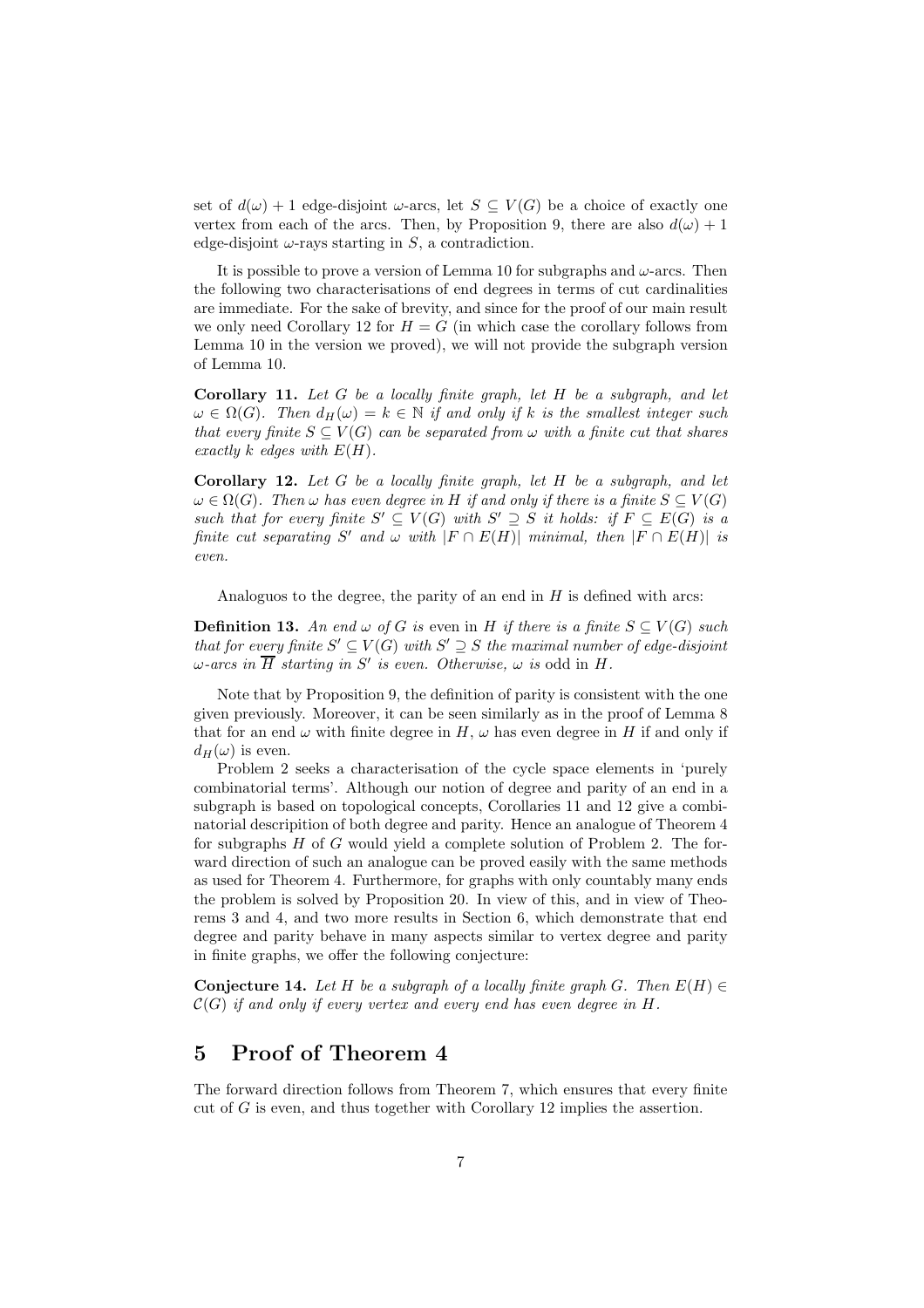For the backward direction suppose that  $E(G) \notin C(G)$ . Observe that we may assume  $G$  to be connected, which means in particular that  $G$  is countable. We shall find a sequence  $C_1 \supseteq C_2 \supseteq \ldots$  of regions of G that satisfy

- (i)  $\partial_G C_n$  is an odd cut, for  $n \geq 1$ ;
- (ii)  $C_n \cup N(C_n) \subseteq C_{n-1}$ , for  $n \geq 2$ ; and
- (iii) if D is a region of G with  $C_{n-1} \supseteq D \supseteq C_n$  then  $|\partial_G D| \geq |\partial_G C_{n-1}|$ , for  $n \geq 2$ ,

Then G has an odd end, contradicting the assumption, as desired. Indeed, it is easy to see that there is a ray that has a tail in every  $C_n$ ; denote by  $\omega$  the corresponding end. Consider any finite  $S \subseteq V(G)$ , and choose I large enough such that  $C_I \subseteq C(S, \omega)$ , which is possible by (ii). By applying Menger's theorem (in the line graph version) between  $\partial_G C_n$  and  $\partial_G C_{n+1}$  for each  $n \geq I$  and by piecing together the resulting paths we obtain a set of  $|\partial_G C_I|$  edge-disjoint rays in  $\omega$  that start in  $N(C_I)$ . Therefore, every cut separating  $S' := N(C_I) \cup S$ from  $\omega$  has cardinality at least (and also at most)  $|\partial_G C_I|$ . Thus, by (i) and Corollary 12,  $\omega$  has odd degree.

Let us give an outline of the idea of how the desired sequence  $C_1, C_2, \ldots$  will be constructed. Since by assumption  $G$  has an odd cut, we can start with a smallest such, and take one of the corresponding odd regions as  $C_1$ . It is not difficult to find a region  $C_2$  that satisfies conditions (i) and (ii), as they hold for any one of the odd components of  $C_1 - N(G - C_1)$ . Observe that such a component  $C'$  indeed exists, since  $G$  is locally finite and all its vertices have even degree.

Now, choosing for  $C_2$  an infinite odd region in  $C_1 - N(C_1)$  that has minimal odd cut ensures already half of condition (iii): then, for every odd region D with  $C_1 \supseteq D \supseteq C_2$ , clearly  $|\partial D| \geq |\partial C_1|$ . But what about the even regions sandwiched between  $C_1$  and  $C_2$ ? This is the main problem in our proof of Theorem 4.

To overcome this problem we first contract all infinite even regions  $D \subseteq C_1$ with  $|\partial D| < |\partial C_1|$ . Only then we choose a region  $C_2'$  with minimal odd cut as above, which can be decontracted to a region  $C_2$  of G that satisfies condition (iii). When we contract the even infinite regions with small cut we need to be careful that in the obtained minor  $G'$  each vertex still has even degree. In order to guarantee this, the regions we contract have to be disjoint. This makes it impossible to contract each infinite region with too small cut, but by contracting a suitable selection of them we accomplish that all vanish.

Having found  $C_2$ , we proceed analogously with  $C_3, C_4, \ldots$ , which gives the desired sequence.

So let us now formally construct the sequence  $C_1, C_2, \ldots$  satisfying (i)–(iii). For this, we need a further condition for  $n \geq 1$ . Let us call a region C of a graph H a k-region if  $|\partial_H C| = k$ .

(iv) for every k-region  $D \subseteq C_n$  of G with  $k < |\partial_G C_n|$  there is an  $\ell \in \mathbb{N}$ and even regions  $K_1, \ldots, K_\ell \subseteq C_n$  such that  $|\partial_G K_i| \leq k$  for all i, and  $V(D) \subseteq \bigcup_{i=1}^{\ell} V(K_i).$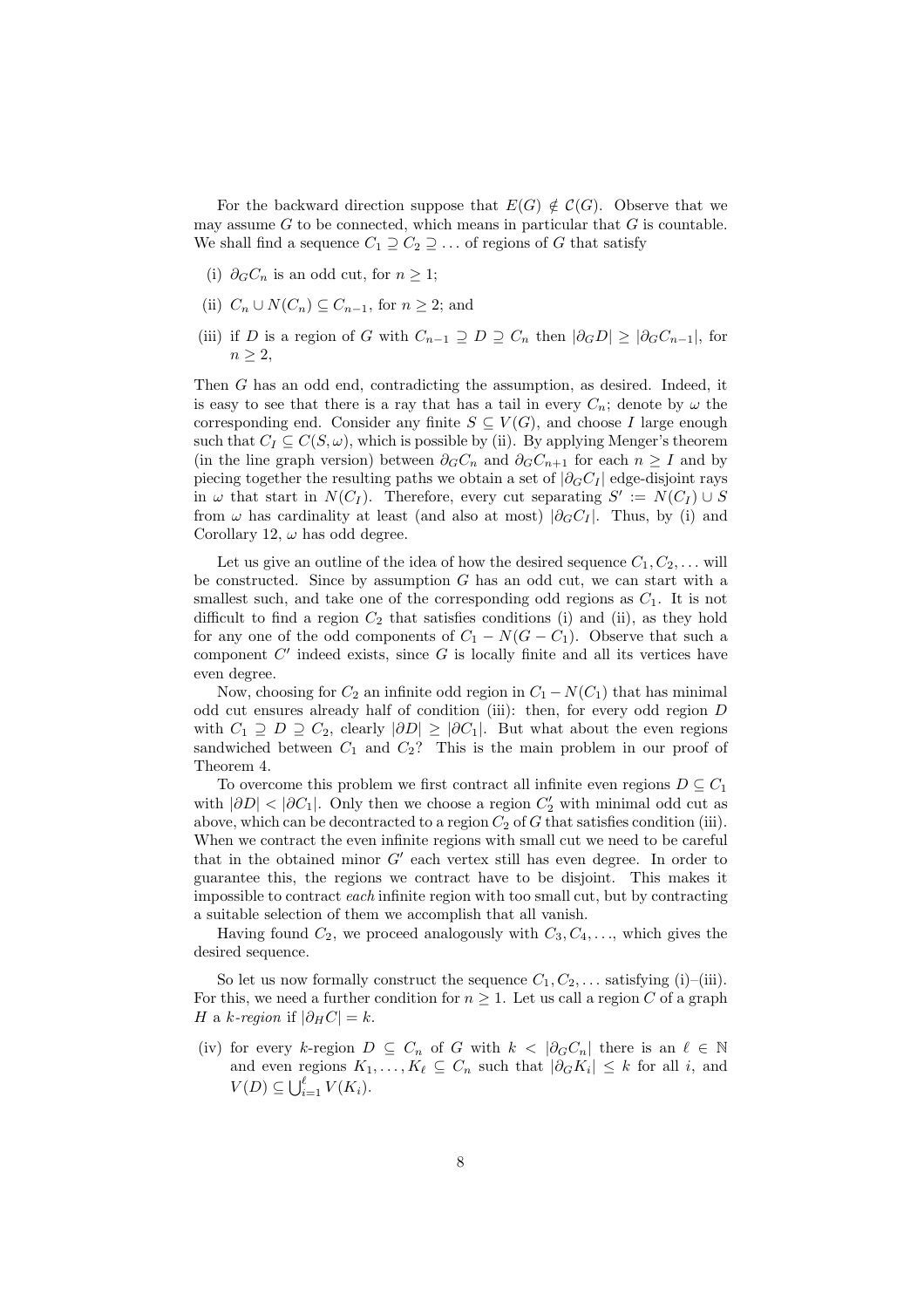This condition, of course, is trivially satisfied if  $k$  is even.

As  $E(G) \notin \mathcal{C}(G)$ , Theorem 7 ensures the existence of odd regions in G. Choose any odd region  $C_1$  such that  $\partial_G C_1$  has minimal cardinality. This choice satisfies (i) and (iv), and that is all we required for  $n = 1$ .

Now, suppose the  $C_i$  to be defined for  $i \leq n$ . In order to find a suitable  $C_{n+1}$ , we shall contract certain even k-regions D of G (contained in  $C_n$ ) for which  $k < |\partial_G C_n|$ . In the resulting minor, which has only big cuts, we will choose a small odd cut, which in G induces the desired region  $C_{n+1}$ . We should point out that whenever we contract an edge we keep parallel edges but delete all loops.

We will construct this minor in several steps. More precisely, for each even integer  $m < |\partial_G C_n|$  we define a minor  $G^m$  of  $G =: G^0$ , which will have the properties:

- (a)  $G^m$  is obtained from  $G^{m-2}$  by contracting disjoint infinite m-regions K of  $G^{m-2}$  with  $E(K) \subseteq E(C_n)$  for  $m \geq 2$ ; and
- (b)  $|E(D) \cap E(G^m)| < \infty$  for every k-region D of G with  $D \subseteq C_n$  and  $k \leq m$ .

Observe that, by (a) and as all vertices of G are even, all vertices of  $G<sup>m</sup>$  have even degree too. In (a), we think of K being contained in  $C_n$ . However, this is formally incorrect because K lies in a minor of G but  $C_n$  is a region of G. Therefore, we use the slightly awkward requirement that  $E(K) \subseteq E(C_n)$ .

We claim that (b) together with (iv) implies for  $m < |\partial_G C_n| - 2$ :

(c) every k-region D of  $G^m$  with  $E(D) \subseteq E(C_n)$  and  $k \leq m+1$  is finite.

Note that, in a way, (c) may be viewed as a small improvement on (b). To prove (c), consider a k-region D of  $G^m$  with  $E(D) \subseteq E(C_n)$  and  $k \leq m+1$ . By uncontracting, we obtain from D a region D' of G with  $\partial_G D' = \partial_{G^m} D$  and  $E(D) \subseteq E(D')$ . Since by assumption  $m < |\partial_G C_n| - 2$ , we get that  $k < |\partial_G C_n|$ . Then (iv) implies that there is a finite set K of regions  $K \subseteq C_n$  such that their union contains all vertices of  $D'$  (and thus also all but finitely many edges of D'). Each  $K \in \mathcal{K}$  is an  $\ell$ -region with even  $\ell \leq k = m + 1$ . As  $m + 1$ is odd we get  $\ell \leq m$ , and hence by (b), that  $E(K) \cap E(G^m)$  is finite. Thus  $|E(D') \cap E(G<sup>m</sup>)| < \infty$ , and hence D is finite. This establishes (c).

Let us now start defining the minors  $G^m$ . As G is connected,  $G^0 = G$ obviously satisfies (b), which is all we required for  $m = 0$ . So, assume  $m \ge 2$ , and  $G^i$  to be constructed for all even  $i < m$ . We define a sequence  $(L_j)_{j \in \mathbb{N}}$  of (not necessarily induced) subgraphs of  $G^{m-2}$ ; by contracting the components of their union L we obtain  $G^m$ .

Consider an enumeration  $R_1, R_2, \ldots$  of all infinite m-regions of  $G^{m-2}$  with  $E(R_i) \subseteq E(C_n)$  (such an enumeration is possible since  $E(G^{m-2}) \subseteq E(G)$  is countable). Put  $L_1 := R_1$ , and let for  $j > 1$ ,

$$
L_j := L_{j-1} \cup R_j \ \text{if} \ \partial_{G^{m-2}} R_j \cap E(L_{j-1}) = \emptyset \tag{1}
$$

and  $L_j := L_{j-1}$  otherwise. Note that in the former case each component of  $L_{j-1}$  is either contained in  $R_j$  or disjoint from  $R_j$ . Thus, by induction on j, every component K of  $L_j$  is an infinite m-region of  $G^{m-2}$ .

Put  $L := \bigcup_{j \in \mathbb{N}} L_j$ , and consider a component K of L. Certainly, K is an infinite induced subgraph in  $G^{m-2}$  with  $E(K) \subseteq E(C_n)$ . We claim that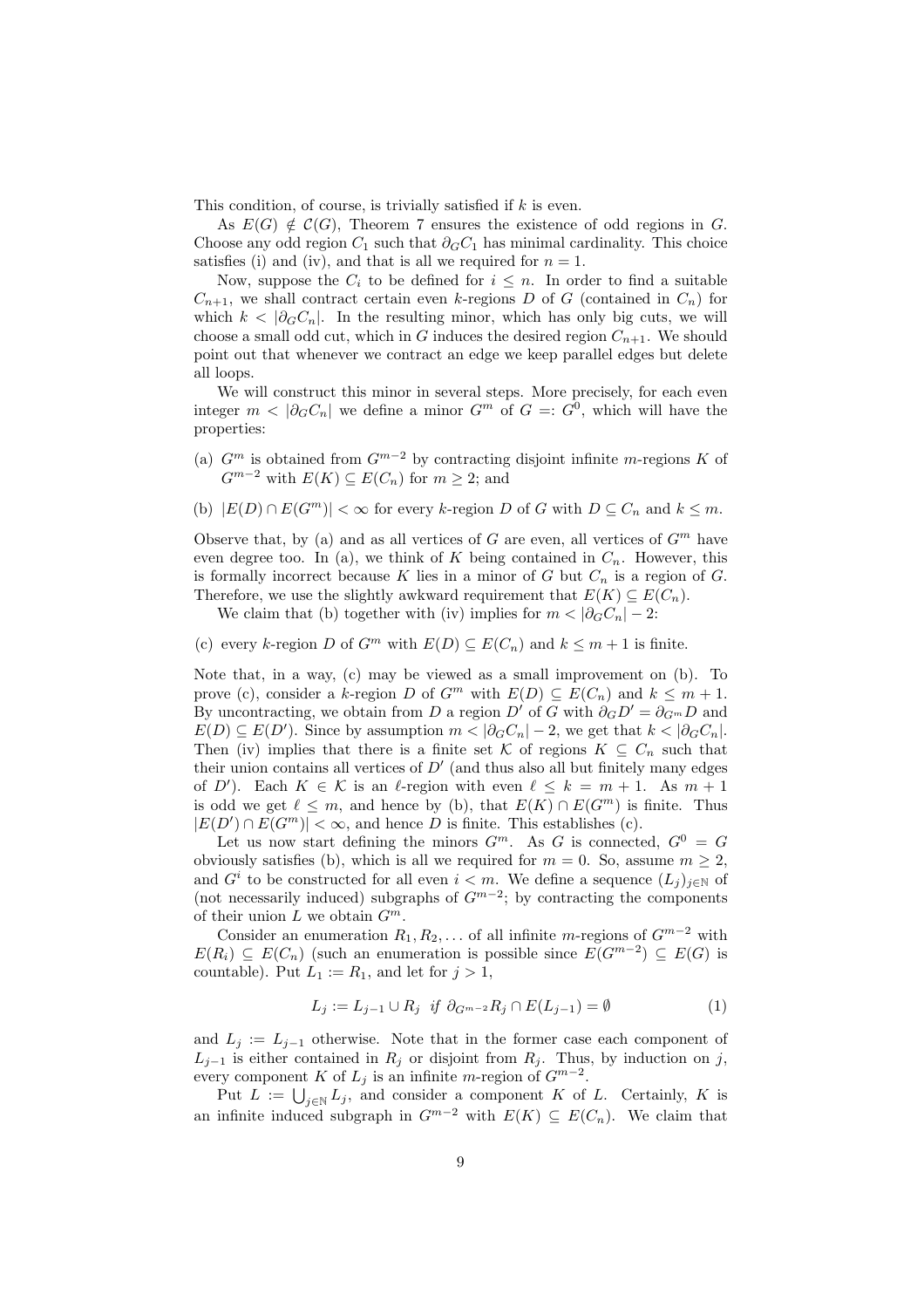$k := |\partial_{G^{m-2}} K| = m$ . Clearly,  $k \leq m$  as otherwise there would already be a component  $K' \subseteq K$  of some  $L_j$  with  $|\partial_{G^{m-2}}K'| > m$ , which is impossible. On the other hand,  $k \geq m$ , by (c) for  $m-2$ ; thus  $k = m$ , as desired. We now obtain  $G^m$  from  $G^{m-2}$  by contracting the components of L to one vertex each (keeping multiple edges but deleting loops). Obviously,  $G<sup>m</sup>$  satisfies (a).

At first glance, it might look simple to prove (b): since when defining  $G^m$  we contract (most of the) infinite m-regions, surely there should not be any infinite k-regions with small k left in  $G^m$ . While this is true and not difficult to show, it is not enough for (b). The problem here is that (b) is a statement about regions of G rather than of  $G^m$ . For instance, while contracting G to  $G^m$ , we might contract edges of  $\partial_G D$  for some region D of G. Then, D will not correspond to a region  $D'$  of  $G^m$ , and we cannot (directly) use our knowledge on regions in  $G<sup>m</sup>$  to deduce anything about D.

To circumvent this problem, before we show the validity of (b) we first present a tool that will allow us to transform a region D of G into an induced subgraph D' for which  $\partial_G D' \subseteq G^m$  and which does not differ from D "too much". More precisely, we prove that for all even  $i < m < |\partial_G C_n|$  it holds that:

- (\*) for every region  $D \subseteq C_n$  of G with  $\partial_G D \subseteq E(G^i)$  there is a (possibly empty) induced subgraph  $D' \subseteq C_n$  that satisfies
	- (I) there are finitely many regions  $K_1, \ldots, K_\ell$  of G each of which contracts to a vertex of degree  $\leq i+2$  in  $G^{i+2}$  such that  $V(D) \setminus V(D') \subseteq$  $\bigcup_{j=1}^{\ell} V(K_j);$
	- (II) if there is a region C of G with  $D \subseteq C$  and  $\partial_G C \subseteq E(G^{i+2})$ , then also  $D' \subseteq C$ :
	- (III)  $|\partial_G D'| \leq |\partial_G D|$ ; and
	- (IV)  $\partial_G D' \subseteq E(G^{i+2})$ .

Observe that  $D'$  has at most  $|\partial_G D'|$  components (since G is connected). Each of these is a region of G with properties  $(II)$ – $(IV)$ .

Let us now prove (\*). Given D as above, choose an induced subgraph  $\hat{D} \subseteq$  $C_n$  such that  $|\partial_G \tilde{D} \setminus E(G^{i+2})|$  is minimal among all induced subgraphs that satisfy (I), (II), (III) and  $\partial_G \tilde{D} \subseteq E(G^i)$  (which is possible as D itself has these four properties). If  $|\partial_G \tilde{D} \setminus E(G^{i+2})| = 0$ , we may put  $D' := \tilde{D}$ , so suppose otherwise. Then, by (a), there is an  $(i+2)$ -region K of  $G^i$  with  $E(K) \subseteq E(C_n)$ , which is contracted to a vertex in  $G^{i+2}$  and for which holds that  $\partial_G \tilde{D} \cap E(K) \neq$  $\emptyset$ . Denote by  $\tilde{D}^i$  the image of  $\tilde{D}$  in  $G^i$ , i.e. the induced subgraph of  $G^i$  with  $\partial_{G_i}\tilde{D}^i = \partial_G\tilde{D}$  and  $E(\tilde{D}) \cap E(G^i) = E(\tilde{D}^i)$ .

Suppose that one of  $|E_{G^i}(K \cap \tilde{D}^i, \tilde{D}^i \setminus K)|, |E_{G^i}(K \setminus \tilde{D}^i, G^i - (\tilde{D}^i \cup K))|$  is smaller than or equal to  $|E_{G^i}(K\cap \tilde{D}^i, K\setminus \tilde{D}^i)|$ . Then, putting either  $\hat{D}^i = \tilde{D}^i\setminus K$ or  $\hat{D}^i = G^i[\tilde{D}^i \cup K]$  we get

$$
|\partial_{G^i}\hat{D}^i| \le |\partial_{G^i}\tilde{D}^i| = |\partial_G\tilde{D}|.
$$
 (2)

Observe that  $\partial_{G} \hat{D}^i \cap E(K) = \emptyset$ , and denote by  $\hat{D}$  the induced subgraph of G that we obtain from  $\hat{D}^i$  by uncontracting. Since the edges of K are contracted in  $G^{i+2}$  and since, by construction, no new edges outside  $E(G^{i+2})$  are introduced in  $\partial_G \hat{D} = \partial_{G^i} \hat{D}^i$  it follows that  $\partial_G \hat{D}$  has fewer edges in  $E(G) \setminus E(G^{i+2})$  than  $\partial_G \tilde{D}$ . We claim that this contradicts the minimal choice of  $\tilde{D}$ . Indeed,  $\partial_G \hat{D} \subseteq E(G^i)$ ,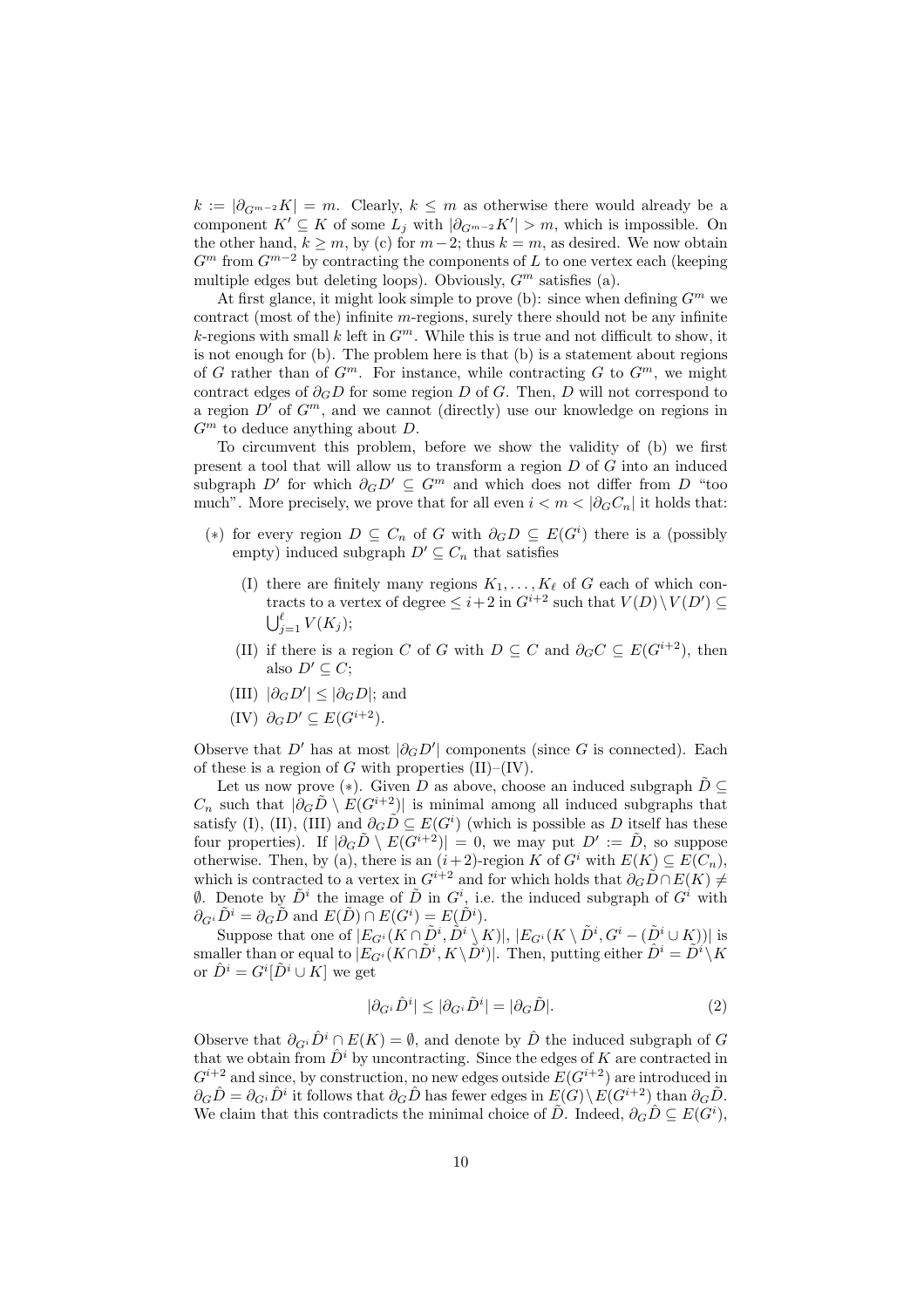

Figure 4:  $\tilde{D}^i$  and K in  $G^i$ 

and also (I) and (III) hold for  $\hat{D}$ : the latter by (2), and for the former observe that each  $K_i$  either still contracts to a vertex of degree  $\leq i$  in  $G^{i+2}$  or, failing that, is contained in a region that contracts to a vertex of degree  $i + 2$  (this might happen if the vertex  $v_{K_i}$  to which  $K_i$  is contracted in  $G^i$  lies in a region of  $G^i$  that gets contracted when going from  $G^i$  to  $G^{i+2}$ ). Adding K to these regions, we obtain the  $K_i$  as desired for (I).

To see that  $\hat{D}$  satisfies (II), consider a region  $C \supseteq D$  with  $\partial_G C \subseteq E(G^{i+2})$ . Observe that  $\tilde{D} \subseteq C$  because  $\tilde{D}$  satisfies (II). Now, since  $\partial_G C \cap E(K) = \emptyset$ , either  $E(K) \subseteq E(C)$  or  $E(K) \subseteq E(G-C)$  because K is connected. The latter case is impossible, as  $\partial_G \tilde{D} \cap E(K) \neq \emptyset$ . Hence,  $E(K) \subseteq E(C)$ , and thus, as  $\hat{D}^i \subseteq G^i[\tilde{D}^i \cup K],$  we get  $\hat{D} \subseteq C$ , as desired. Note also that  $\hat{D} \subseteq C_n$ , as  $\partial_G C_n \subseteq E(G^{i+2})$  by (a).

We may therefore assume that

$$
|E_{G^i}(K\cap \tilde{D}^i,K\setminus \tilde{D}^i)|<|E_{G^i}(K\cap \tilde{D}^i,\tilde{D}^i\setminus K)|,|E_{G^i}(K\setminus \tilde{D}^i,G^i-(\tilde{D}^i\cup K))|,
$$

and thus  $|\partial_{G^i}(K \cap \tilde{D}^i)|, |\partial_{G^i}(K \setminus \tilde{D}^i)| < |\partial_{G^i}K|$ . As K is infinite and as  $K \cap \tilde{D}^i$ and  $K \setminus \tilde{D}^i$  have only finitely many components (since G is connected), one of these components, say K', is infinite. Now, K' is a region of  $G^i$  with  $\partial_{G^i} K' \subseteq$  $\partial_{G^i}(K \cap \tilde{D}^i)$  or  $\partial_{G^i}K' \subseteq \partial_{G^i}(K \setminus \tilde{D}^i)$ . In both cases,  $|\partial_{G^i}K'| < |\partial_{G^i}K|$  $i+2$ . Because  $E(K') \subseteq E(K) \subseteq E(C_n)$  and  $i \leq m-2 < |\partial_G C_n| - 2$ , this contradicts  $(c)$ . We have thus shown  $(*)$ .

Let us prove that  $G^m$  also satisfies (b). For this, consider a region  $D \subseteq C_n$ of G with  $|\partial_G D| \leq m$ , and suppose that  $E(D) \cap E(G^m)$  is infinite. Assume D to be chosen among all such regions such that i is maximal with  $\partial_G D \subseteq E(G^i)$ . Now, if  $i < m$ , then  $(*)$  yields a subgraph D'. By (I), all but finitely many of the edges in  $E(D) \cap E(G^m)$  lie in  $E(D')$ . Since  $D'$  has only finitely many components, there is one, C say, such that  $E(C) \cap E(G^m)$  is infinite. Since, by (III),  $|\partial_G C| \leq |\partial_G D|$ , and since, by (IV),  $\partial_G C \subseteq E(G^{i+2})$ , we obtain a contradiction to the choice of D. Thus, we may assume that  $i = m$ , i.e.  $\partial_G D \subseteq$  $E(G^m)$ .

Therefore, by performing the according contractions we obtain from D an infinite region  $\tilde{D}$  of  $G^{m-2}$  such that  $\partial_{G^{m-2}}\tilde{D}=\partial_G D$  and  $E(\tilde{D})\subseteq E(C_n)$ . Be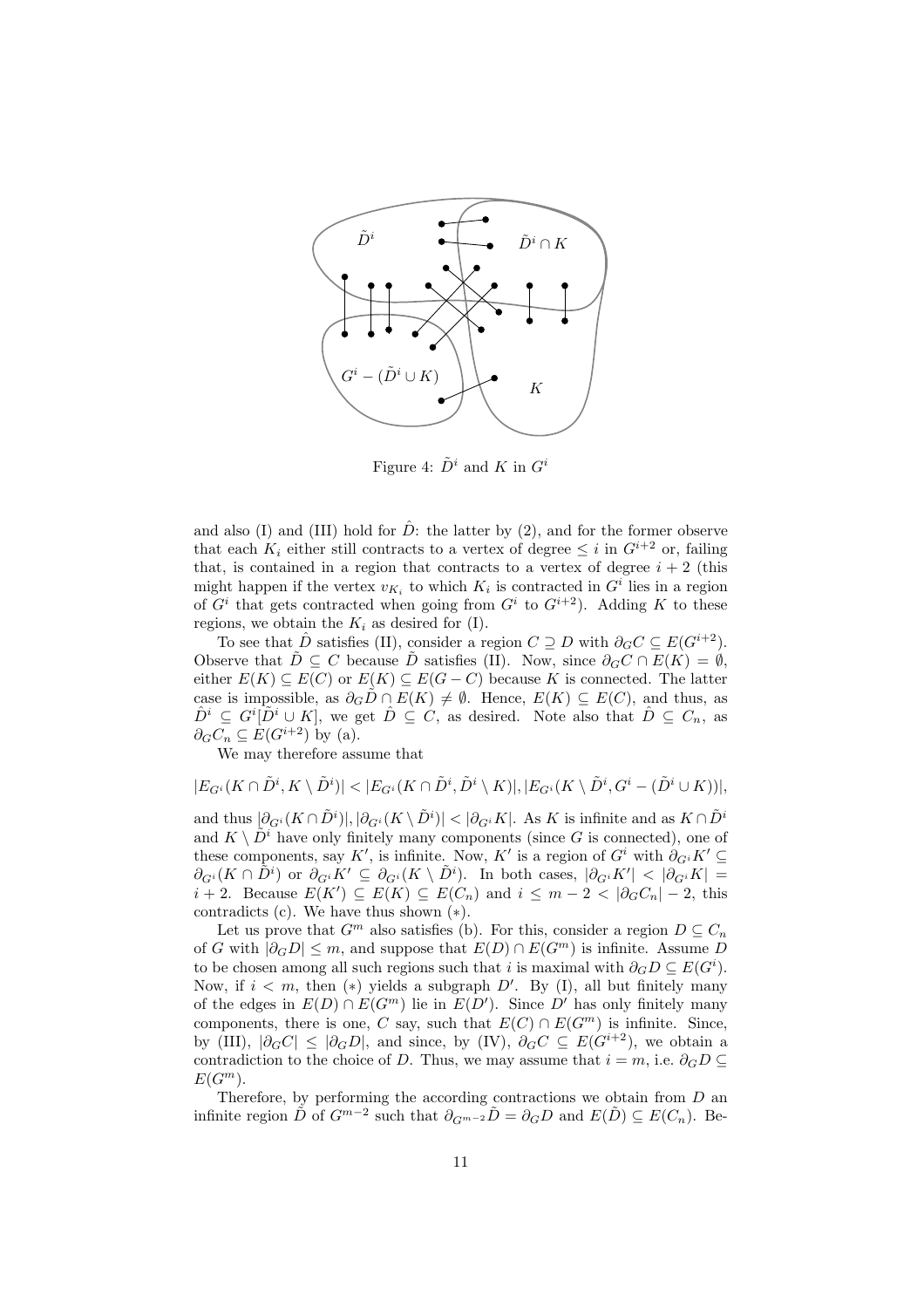cause of (c) for  $m-2$  and because of  $|\partial_G D| \leq m$ , we get  $|\partial_{G^{m-2}} D| = m$ . Hence, the region  $\tilde{D}$  appears in the enumeration  $R_1, R_2, \ldots$  used in the construction of  $G^m$ , i.e. there is a j with  $\tilde{D} = R_j$ . Suppose that  $E(R_j) \nsubseteq E(L_j)$ . Then, by (1),  $\partial_{G^{m-2}} R_j \cap E(L_{j-1}) \neq \emptyset$ , but each edge in  $L_{j-1}$  will be contracted in the construction of  $G^m$ , contradicting  $\partial_{G^{m-2}}R_i \subseteq E(G^m)$ . Therefore, it holds that  $E(R_i) \subseteq E(L_i) \subseteq E(L)$ . Thus, in  $G^m$  all edges of  $\tilde{D} = R_i$  are contracted, a contradiction to  $|E(D) \cap E(G^m)| = \infty$ . This establishes (b).

Having constructed  $G^m$  for all  $m \leq M := |\partial_G C_n| - 1$ , we finally find the region  $C_{n+1}$ . Observe that, by (a),  $\partial_G C_n$  is a cut of  $G^M$ , and that the cut F of  $G^M$  that consists of those edges in  $E(G^M) \cap E(C_n)$  that in  $G^M$  are adjacent to  $\partial_G C_n$  has odd cardinality (because by (a), all vertices of  $G^M$  are even). Thus, since F is also a cut of G, there exists a region C of G with  $\partial_G C \subseteq E(G^M)$  that satisfies (i) and (ii) for  $n + 1$ .

We claim that

any region C of G that for  $n + 1$  satisfies (i), (ii), and  $\partial_G C \subseteq E(G^M)$ , also satisfies (iii). (3)

First, observe that  $E(C) \cap E(G^M)$  is infinite. Indeed, by  $\partial_G C \subseteq E(G^M)$  and by (i), C contracts to an odd region in  $G^M$ . An odd region in a graph in which all vertices are even is always infinite (and all vertices of  $G^M$  are indeed even, by  $(a)$ ).

Now, consider a k-region D of G with  $C_n \supseteq D \supseteq C$ . From (b) for  $m = M$  it follows that  $k \geq M + 1 = |\partial_G C_n|$ , as desired for (iii). This establishes (3).

Choose  $C_{n+1}$  such that  $\partial_G C_{n+1}$  has minimal (odd) cardinality among all regions satisfying (i), (ii) and (iii) for  $n + 1$ .

To see (iv) for  $n + 1$ , consider a k-region  $D \subseteq C_{n+1}$  with  $k < |\partial G C_{n+1}|$ . If  $k \leq M$ , then we can apply (iv) for n, so suppose  $k > M$ . Furthermore, we may assume that k is odd, as otherwise we can choose  $\ell := 1$  and  $K_1 := D$ . Hence D satisfies (i) and (ii) for  $n+1$ , and we should have chosen D as  $C_{n+1}$ , if not (iii) and thus, by (3), also  $\partial_G D \subseteq E(G^M)$  fails for D. Take the smallest  $i_D \leq M$  such that  $\partial_G D \not\subseteq E(G^{i_D})$ . Then, repeated use of  $(*)$  for  $i = i_D - 2, i_D, \ldots, M - 2$ , where we apply  $(*)$  in each step to every component of the subgraph  $D'$  obtained in the previous step, yields a subgraph  $D^*$  of  $C_n$  such that each of its components  $K_1, K_2, \ldots, K_\ell$  has properties (II)–(IV) for  $m = M$ . In particular, (II) implies for  $1 \leq i \leq \ell$  that  $K_i \subseteq C_{n+1}$ . Let  $\{K_{\ell+1}, \ldots, K_L\}$  be the set of all regions that arose as one of the  $K_i$  in one of the applications of  $(*)$ . Then, by  $(I)$ ,

$$
V(D) \subseteq V(D^*) \cup \bigcup_{i=\ell+1}^L V(K_i) = \bigcup_{i=1}^L V(K_i).
$$

By (III),  $|\partial_G K_i| \leq k$  for  $i = 1, \ldots, \ell$ . Now, if there is an  $j \in \{1, \ldots, \ell\}$  such that  $|\partial_G K_j|$  is odd, then  $K_j \subseteq C_{n+1}$  satisfies (i), (ii), and, by (IV) and (3), also (iii) for  $n+1$ , contradicting the choice of  $C_{n+1}$ . So,  $|\partial_G K_i|$  is even and  $\leq k$  for  $i = 1, \ldots, L$  (for  $i > \ell$  this follows from (I) and  $k > M$ ). As  $\partial_G C_{n+1} \subseteq E(G^M)$ , and thus  $\partial_G C_{n+1} \cap \bigcup_{i=\ell+1}^L E(K_i) = \emptyset$ , and as  $K_1, \ldots, K_\ell \subseteq C_{n+1}$ , each of the  $K_1, \ldots, K_L$  either lies completely in  $C_{n+1}$  or is disjoint from it. Together with  $D \subseteq C_{n+1}$  this implies that  $V(D) \subseteq \bigcup_{K \in \mathcal{K}} V(K)$  for  $\mathcal{K} := \{K_i : K_i \subseteq C_{n+1}\}$ and  $1 \leq i \leq L$ , which proves (iv) for  $n+1$ . This completes the proof of the theorem.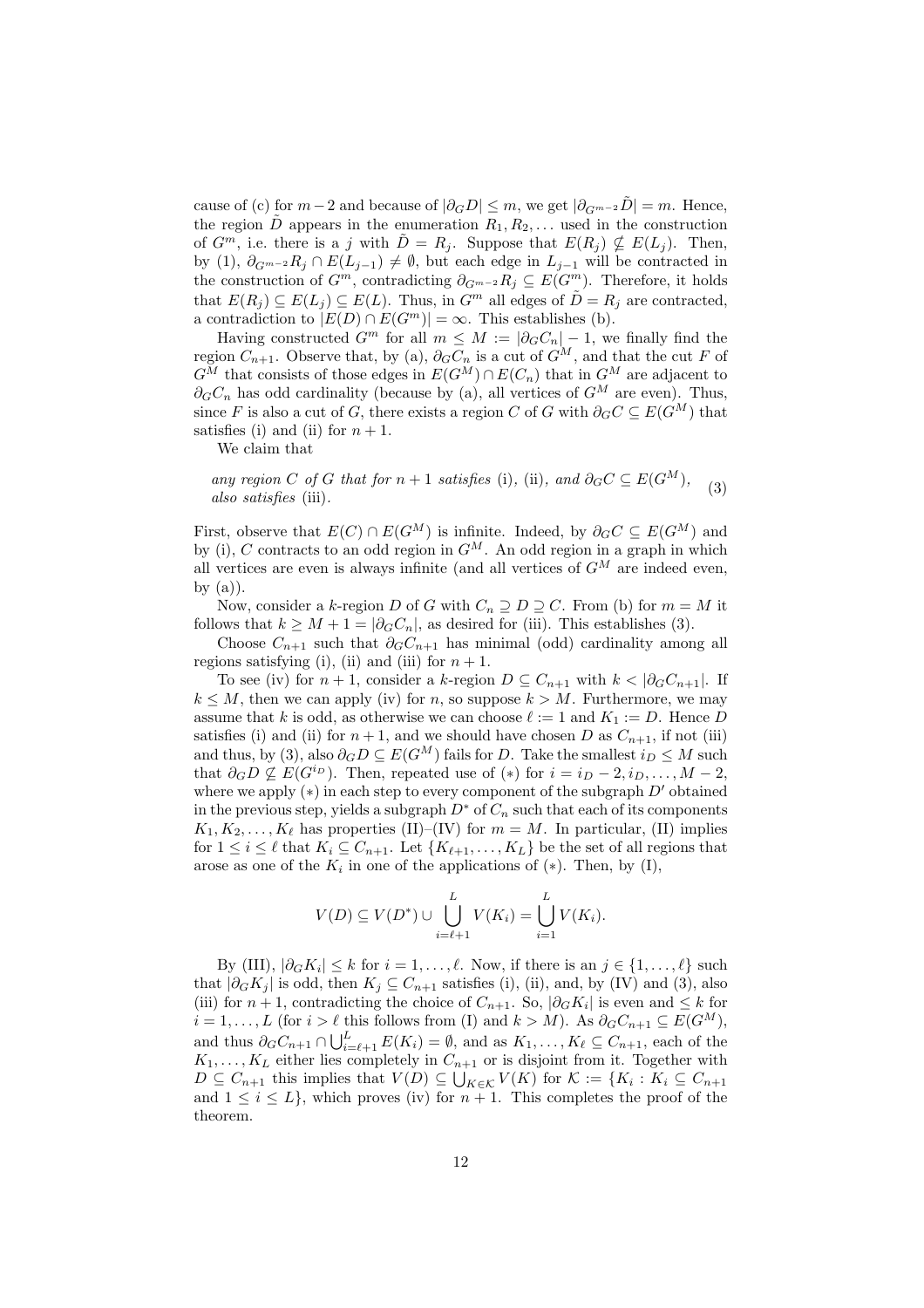#### 6 Properties of the end degree

As an indication that the end degree indeed behaves as expected of a degree, we extend three basic properties of the vertex degree in finite graphs to end degrees in locally finite graphs. At the end of this section, however, we present two examples where end degrees differ from vertex degrees.

The number of odd vertices in a finite graph is always even. We prove the following easy analogue.

Proposition 15. Let G be a locally finite graph. Then the number of odd vertices and ends in G is even or infinite.

*Proof.* Suppose that the set  $\mathcal O$  of odd vertices and ends has odd cardinality. Observe that there is a finite set  $S \subseteq V(G)$  that contains all vertices of  $\mathcal O$  and separates the ends in  $\mathcal O$  pairwisely. By Corollary 12, there is for each end  $\omega \in \mathcal O$ an odd region  $A_\omega \subseteq G - S$  with  $\omega \in \overline{A_\omega}$ . Observe that the  $A_\omega$  are pairwise disjoint. So, contracting each  $A_{\omega}$  to a vertex  $a_{\omega}$  we arrive at a graph G' that has an odd number of odd vertices. Moreover, all ends of  $G'$  have even degree. Indeed, each end  $\omega$  of G' corresponds to an even end in G, and we easily find a region  $D \subseteq G \cap G'$  to which  $\omega$  belongs. Since parity is a local property  $\omega$  is thus not only even in G but also in G'. Now, consider two copies of G' and add all edges  $vv'$ , where v is an odd vertex of  $G'$  and  $v'$  its copy. The resulting graph has an odd cut, but no odd vertices or ends, a contradiction to Theorems 4 and 7.  $\Box$ 

Dirac [7] observed that if a finite graph has minimum vertex degree  $k \geq 2$ then it contains a circuit of length  $k + 1$ . This becomes false for infinite graphs: an easy counterexample is the  $k$ -regular infinite tree. But the tree ceases to be a counterexample if a minimum degree is also imposed on the ends, and indeed, then Dirac's result extends to locally finite graphs:

**Theorem 16.** Let G be a locally finite graph, and let  $H \subseteq G$  be a subgraph so that every vertex and every end  $x \in \overline{H}$  has degree at least  $k \geq 2$  in H. Then there is a circuit  $C \subseteq E(H)$  of G with length  $\geq k+1$ .

First, note that the theorem is best possible, even for infinite graphs. Indeed, consider disjoint copies  $G_1, G_2, \ldots$  of  $K^{k+1}$ . Identify a vertex in  $G_1$  with a vertex in  $G_2$ . Then identify a different vertex in  $G_2$  with a vertex of  $G_3$  and so on. In the resulting graph the minimum vertex degree is  $k$ , and it is easy to see that the single end has degree  $k$  too, but there is no circuit of length greater than  $k+1$ . See Figure 5 for an example with  $k=2$ .



Figure 5: Theorem 16 is best possible for  $k = 2$ 

Next, let us remark that the long circuit provided by the theorem may be infinite, and indeed the result becomes false if we require finite circuits. To see this, consider a k-regular tree  $H$  with root  $r$ . Let  $G$  be the graph obtained by adding an edge between any two vertices which the same distance to  $r$ . Then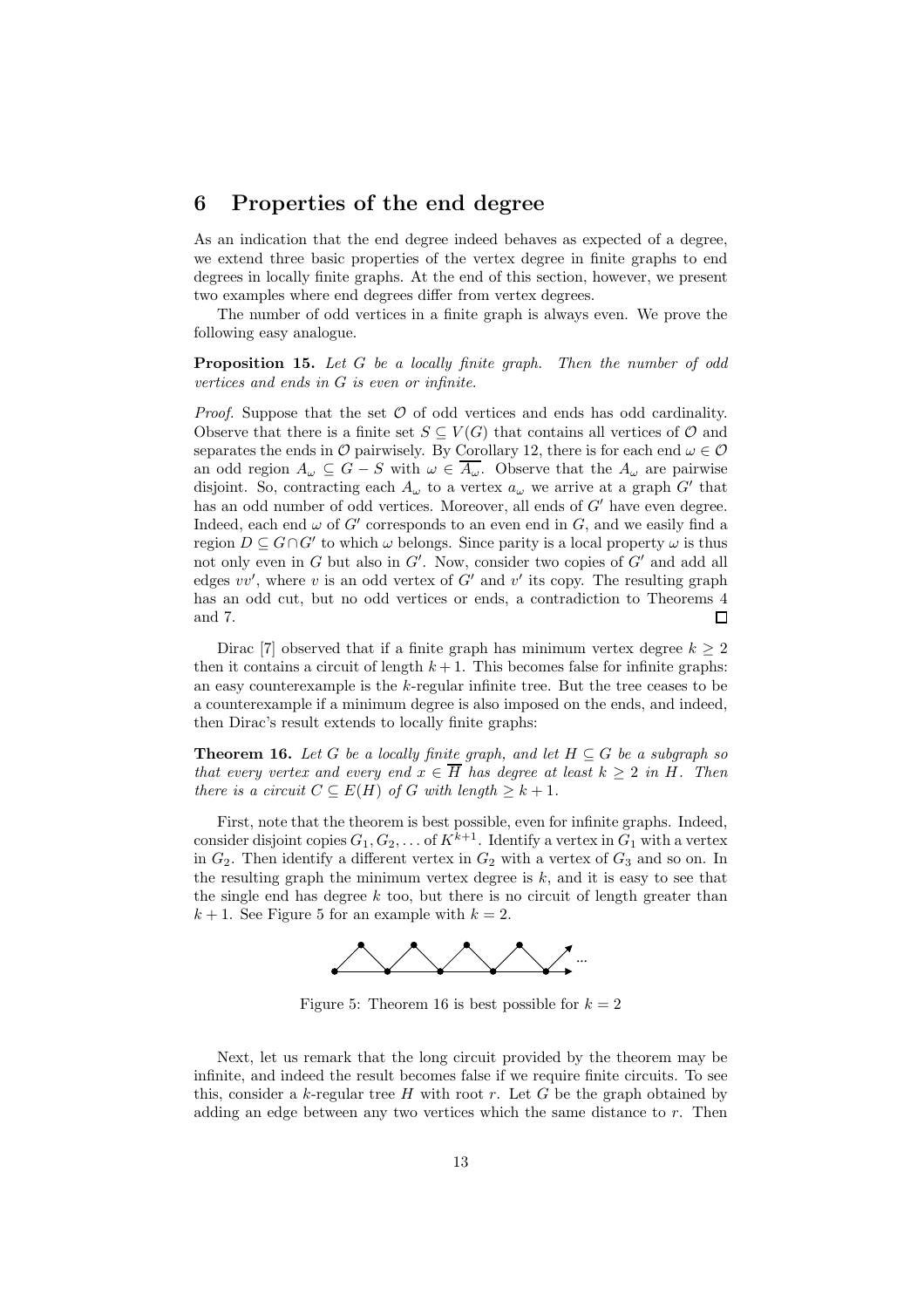G has a single end, which has infinite degree in  $H$ , but  $H$  does not contain any finite circuits.

For the proof, we need a simple lemma that shows how we can construct a topological path by piecing together infinitely many arcs.

**Lemma 17.** Let G be a locally finite graph, and let for  $n \in \mathbb{N}$ ,  $\phi_n : [0,1] \to |G|$ be a homeomorphism such that if  $A_n := \phi_n([0,1])$  it holds that:

- (i)  $A_n \cap A_m \subseteq V(G) \cup \Omega(G)$  for  $n \neq m$ ; and
- (ii)  $\phi_n(1) = \phi_{n+1}(0)$  for all n.

Then there is an  $x \in |G|$  such that  $\bigcup_{n=1}^{\infty} A_n \cup \{x\}$  is a topological path from  $\phi_1(0)$  to x.

*Proof.* Instead of the  $\phi_n$  let us consider compositions with suitable homeomorphisms  $\phi'_n : [1 - 2^{-(n-1)}, 1 - 2^{-n}] \rightarrow A_n$ . Together the  $\phi'_n$  define, by (ii), a continuous function  $\phi' : [0,1) \to |G|$ . As  $|G|$  is compact, the sequence  $\phi_1(0) = \phi'(1/2), \phi_2(0) = \phi'(3/4), \dots$  has an accumulation point x. We claim that  $\phi : [0,1] \to |G|$  defined by  $\phi(s) := \phi'(s)$  for  $s \in [0,1)$  and by  $\phi(1) := x$  is continuous.

Let a neighbourhood V of x be given, and note that because of (i) and (ii), none of the  $\phi_n(0)$  is an inner point of an edge, and thus x is an end. Then there is a basic open neighbourhood  $\hat{C}(S, x) \subseteq V$  that contains all but finitely many of the  $\phi_n(0)$ . By (i), only finitely many of the  $A_n$  meet the finite cut  $\partial C(S, x)$ . So, there is an N such that  $A_n \subseteq \hat{C}(S, x)$  for  $n \geq N$ . Consequently,  $\phi^{-1}(V)$ contains the open set  $(1-2^{-N}, 1]$ , and thus is a neighbourhood of 1 in [0, 1].

*Proof of Theorem 16.* First, observe that if  $H$  has an infinite block then  $H$ contains two disjoint rays that are equivalent in  $H$  (and thus also in  $G$ ). By linking these by a path in  $H$  we obtain a double ray whose edge set is an infinite circuit of G.

Therefore, we may assume that every block of  $H$  is finite. Next, suppose that there is a block B of H that contains at most one vertex v with  $d_B(v) < k$ . Pick a longest path in  $B$ . One of the endvertices has at least  $k$  neighbours on that path, and hence there is a finite circuit of length  $\geq k+1$  in B.

So, every block  $B$  of  $H$  is finite and contains at least two vertices of  $H$  with degree  $\lt k$  in B, which then are cutvertices of H. Now, replace every block B of H by a (not necessarily spanning) tree  $T \subseteq B$  whose leaves are exactly the cutvertices of  $H$  incident with  $B$ . Then every vertex of the resulting forest  $H' \subseteq H$  has degree  $\geq 2$  as every block contains at least two cutvertices.

Assume that  $E(H')$  does not contain infinite circuits, and let  $v_1, v_2, \ldots$  be an enumeration of  $V(H')$ . We will inductively construct for  $n \in \mathbb{N}$  homeomorphisms  $\phi_n : [0,1] \to \overline{H'} \subseteq |G|$ . Choosing  $b_0$  as any vertex in H' and putting  $A_n := \phi_n([0,1]),$  we require that for  $n \geq 1$  both  $a_n := \phi_n(0)$  and  $b_n := \phi_n(1)$ are vertices, and satisfy:

- (i)  $a_n = b_{n-1}$  for  $n > 2$ ;
- (ii)  $A_m \cap A_n = \emptyset$  for  $1 \le m \le n-2$  and  $A_{n-1} \cap A_n = \{b_{n-1}\};$
- (iii) there is a cutvertex v incident with two blocks  $B, B'$  of H such that  $d_B(v) < k$  and such that  $A_n$  contains two edges incident with v, one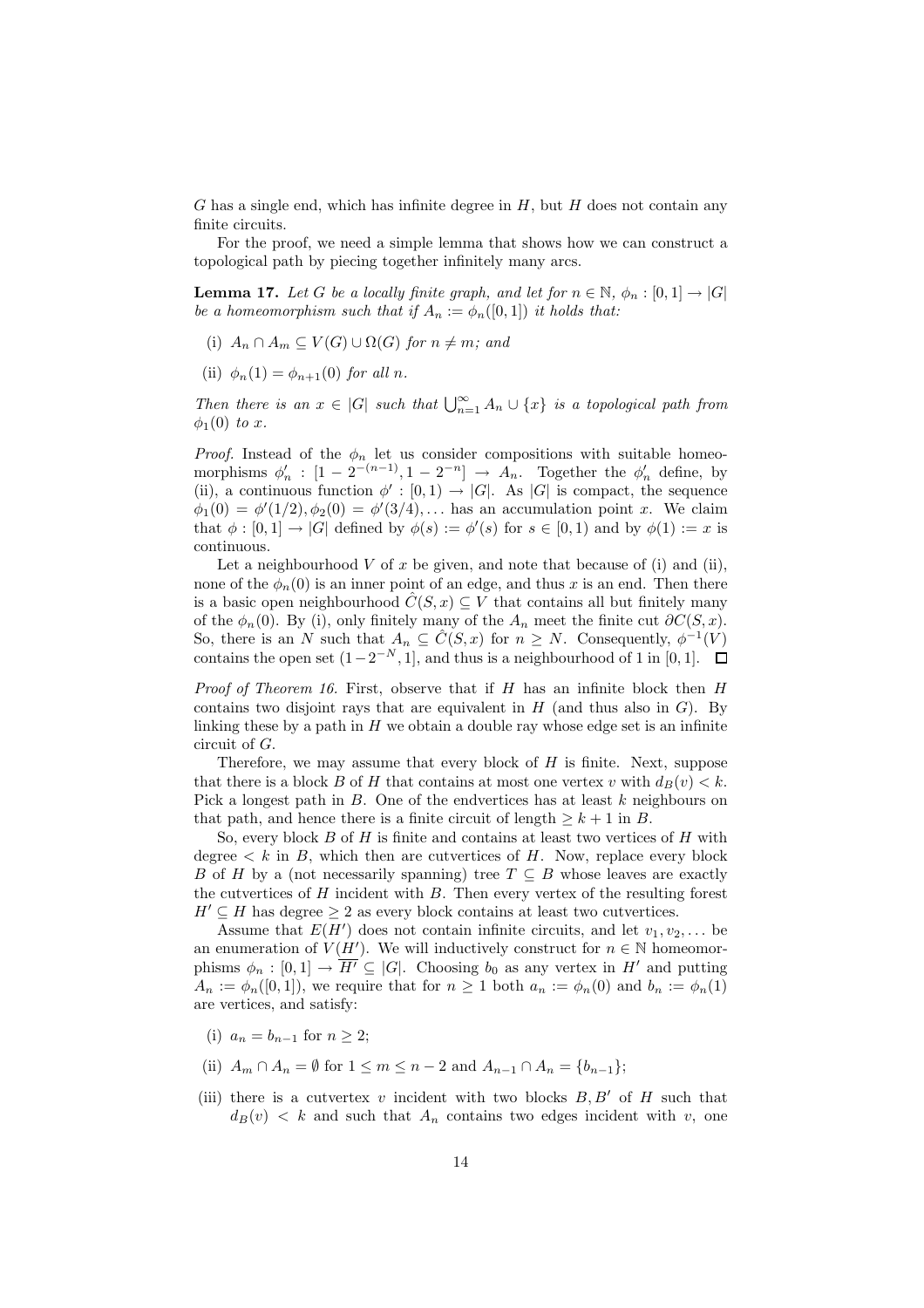in  $E(B)$  and the other in  $E(B')$  (let us call any arc with that property deficient); and

(iv) if there is a topological path in  $\overline{H'}$  from  $b_{n-1}$  to  $v_n$  that is edge-disjoint from  $B_{n-1} := \bigcup_{i=1}^{n-1} A_i$ , then  $v_n \in A_n$ .

Note that for  $n \geq 1$ ,  $B_n$  is a topological path.

In order to construct  $\phi_n$ , assume  $\phi_1, \ldots, \phi_{n-1}$  to be defined already. First, suppose there is a topological path as required by (iv). By Lemma 6, either  $b_{n-1}$  and  $v_n$  are the endpoints of an arc A that is edge-disjoint from  $B_{n-1}$ , or  $b_{n-1} = v_n$ , in which case we put  $A := \{v_n\}$ . We claim that  $A \cap B_{n-1} = \{b_{n-1}\}.$ Indeed, otherwise let v be the vertex with  $b_{n-1}v \subseteq A$ . Then  $A \cup B_{n-1}$  contains a topological path from v to  $b_{n-1}$  that avoids all inner points of  $b_{n-1}v$ , and hence, by Lemma 6, also a  $b_{n-1}-v$  arc A'. Thus,  $A' \cup b_{n-1}v \subseteq A \cup B_{n-1} \subseteq \overline{H'}$ is a circle, contradicting our assumption.

We now lengthen  $A$  so that it also satisfies (iii). Because every vertex has degree  $\geq 2$  in H', and because  $\overline{H'}$  does not contain any circles,  $v_n$  has a neighbour in  $H' \setminus A \cup B_{n-1}$ . Continuing in this way, we obtain a  $v_n-B$  path in  $H'$ that meets  $A \cup B_{n-1}$  only in  $v_n$ , where B is a block of H which is adjacent to the block that contains  $v_n$ . As  $B \cap \overline{H'}$  is connected and as  $\overline{H'}$  does not contain any circles, B is disjoint from  $A \cup B_{n-1}$ . So, since B has a cutvertex b with  $d_B(b) < k$ , there is a deficient path  $P \subseteq H'$  that starts in  $v_n$  and is otherwise disjoint from  $A\cup B_{n-1}$ . Thus, we easily find a homeomorphism  $\phi_n : [0,1] \to A\cup P$ which satisfies  $(i)$ – $(iv)$ .

So suppose there is no topological path as in (iv). Again we find a deficient path  $P \subseteq H'$  starting in  $b_{n-1}$  which is disjoint from  $B_{n-1} \setminus \{b_{n-1}\}\$ , and the respective homeomorphism  $\phi_n : [0,1] \to P$  has properties (i)–(iv).

This process yields a set of arcs  $A_n$ , to which we apply Lemma 17. We obtain an  $x \in |G|$ , which is necessarily an end, such that  $A^* := \bigcup_{n=1}^{\infty} A_n \cup \{x\}$ is a topological path from  $b_0$  to x.

The end  $x$  has degree  $k$  in  $H$ , and hence there are  $k$  edge-disjoint arcs  $R_1, \ldots, R_k \subseteq \overline{H}$  that start in x. Each of the  $R_i$  meets  $A^* \setminus \{x\}$  in every neighbourhood of  $x$ . Indeed, suppose there is a neighbourhood  $U$  of  $x$  and an index j such that  $R_j \cap U$  is disjoint from  $A^* \setminus \{x\}$ . Since  $R_j$  is continuous, there is a subarc of  $R_j$  which starts in x and is completely contained in U. Pick a vertex  $v_m$  on this subarc, and denote by R the subarc of  $R_j$  between x and  $v_m$ . Then  $\bigcup_{n=m-1}^{\infty} A_n \cup R$  clearly is a topological path from  $b_{m-1}$  to  $v_m$  which is edge-disjoint from  $B_{m-1}$ , a contradiction to (iv) as  $v_m \notin A^* \supseteq A_m$ .

Let  $\phi : [0,1] \to A^*$  be a continuous function with range  $A^*$  and  $\phi(1) = x$ . Choose an  $s \in [0,1)$  such that each of the  $R_i$  hits  $A^*$  in a  $\phi(r_i)$  with  $r_i < s$ . Because of (iii), we may assume that  $v := \phi(s)$  is a cutvertex incident with two blocks  $B, B'$  of H such that  $d_B(v) < k$  and such that  $A^*$  contains two edges incident with v, one in  $E(B)$  and the other in  $E(B')$ . Not all of the k arcs  $R_i$  can go through the cut  $F := E_H(v, B - v)$  of H, which has cardinality  $d_B(v) < k$ ; so assume  $R_i$  does not contain any edge of F. Let uw be the (unique) edge in  $E(A) \cap F$ , and assume  $\phi^{-1}(u) \leq \phi^{-1}(w)$  (note that either  $u = v$  or  $w = v$ ). Then  $(A \cup R_i) \setminus uw \cup \{u, w\}$  contains a topological path from w to u (simply run from w to x along A, then from x to  $\phi(r_i)$  along  $R_i$  and finally from  $\phi(r_i)$ to u along A). Therefore, there is also an arc  $R \subseteq (A \cup R_i) \setminus uw \cup \{u, w\}$  with endpoints u and w, by Lemma 6. Consequently,  $R \cup uw \subseteq H$  is a circle. Since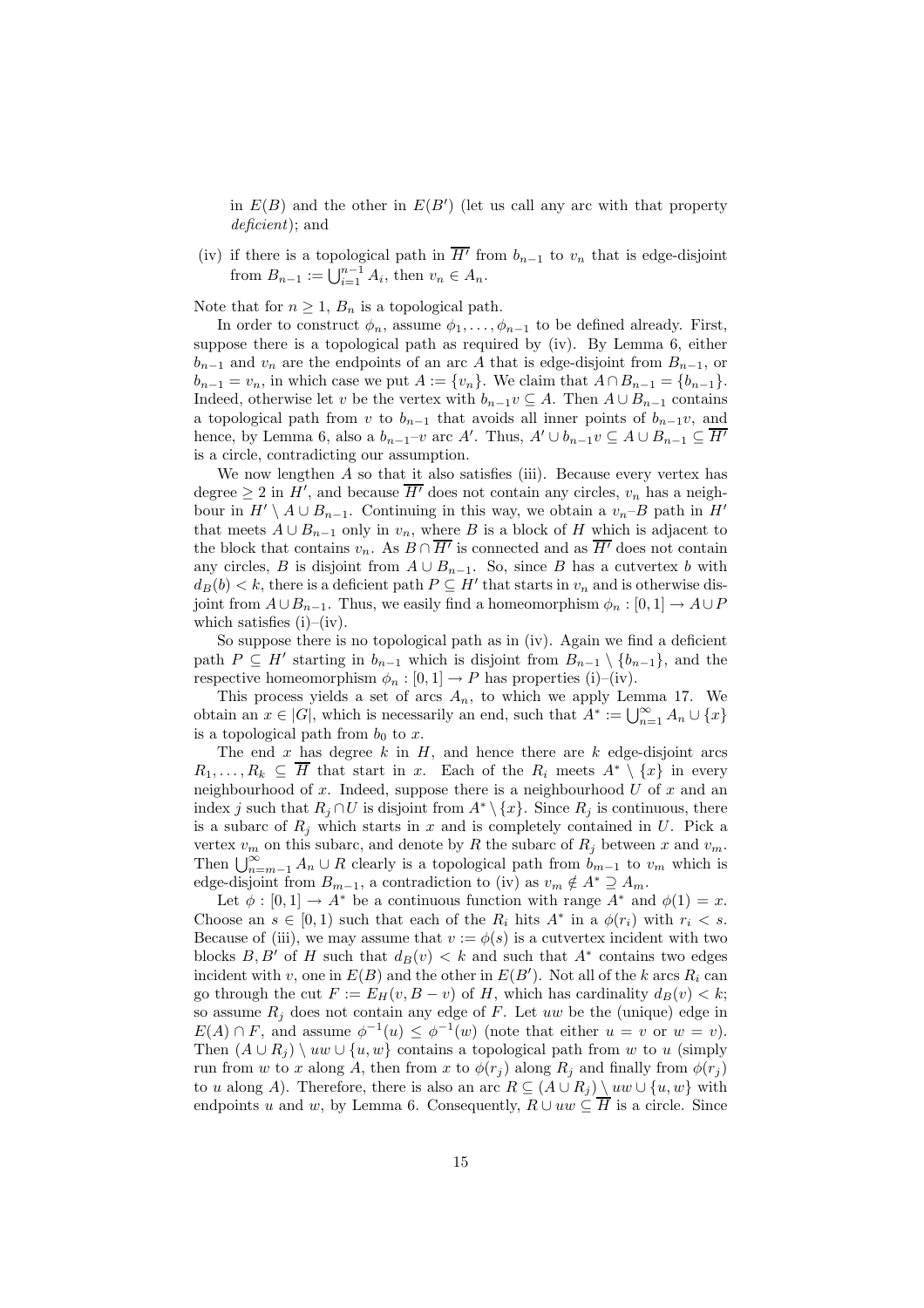$E(R)$  is disjoint from F and every  $B-(B'-v)$  path in H has to go through F,  $|E(R)|$  is infinite. Thus,  $E(R\cup uw) \subseteq E(H)$  is an infinite circuit, as desired.  $\Box$ 

In a finite graph the cycles are exactly the connected 2-regular subgraphs. The same is true for locally finite graphs.

**Proposition 3.** Let C be a subgraph of a locally finite graph G. Then  $\overline{C}$  is a circle if and only if  $\overline{C}$  is topologically connected and every vertex or end x of G with  $x \in \overline{C}$  has degree two in C.

We deduce Proposition 3 from Theorem 16. However, there is also a direct  $\text{proof}^1$  of the proposition, which is not much more complicated.

*Proof of Proposition 3.* If  $\overline{C}$  is a circle, then it is clearly topologically connected and every vertex and every end  $x \in \overline{C}$  has degree two in C.

For the converse direction, Theorem 16 implies that there is a circle  $D \subseteq \overline{C}$ . Suppose there exists a point  $z \in \overline{C} \setminus D$ . Theorem 5 yields an arc  $A \subseteq \overline{C}$  that starts at  $z$  and ends in  $D$ . As both  $A$  and  $D$  are closed,  $A$  has a first point in D, i.e. a point x such that the subarc  $A'$  of A between z and x meets D only in x. Thus, there are three edge-disjoint arcs in  $C$  with common endpoint x, two in  $D$  and the arc  $A'$ . So,  $x$  is either a vertex or an end and has degree at least 3 in C, a contradiction. Thus,  $\overline{C} = D$ .  $\Box$ 

Let us now turn to two areas in which end degrees differ in their behaviour from vertex degrees in finite graphs.

For a subgraph H of a graph G, deleting  $E(H)$  reduces the degree of a vertex  $v \in V(G)$  by its degree in H, i.e.  $d_G(v) = d_H(v) + d_{G-E(H)}(v)$ . Although for an end  $\omega$  it clearly holds that  $d_G(\omega) \geq d_H(\omega) + d_{G-E(H)}(\omega)$ , equality is in general not ensured. Consider the  $4 \times \infty$ -grid, which has a single end. As depicted in Figure 6, the removal of (the edge set of) a ray R leads to a decrease of the end degree from 4 to any of  $3, 2, 1$  or 0, depending on how R is chosen. Similarly, deleting a circuit can lead to an odd decrease in the degree.



Figure 6: Removal of a ray lets the end degree decrease by 1 or more

The second area where the end degree differs in its behaviour concerns extremal results. A classical theorem of Mader [11], for instance, states that high

<sup>&</sup>lt;sup>1</sup>Here is a sketch of the backward direction: Choose an edge  $xy \in C$ , and pick a maximal arc A in  $\overline{C} - xy$  that starts in x, which exists by Zorn's lemma. The endpoint z of this arc has degree 2 in C. Thus, if  $z \neq y$ , then A meets both z-arcs in C. But this is impossible as every vertex and every end in C has degree 2.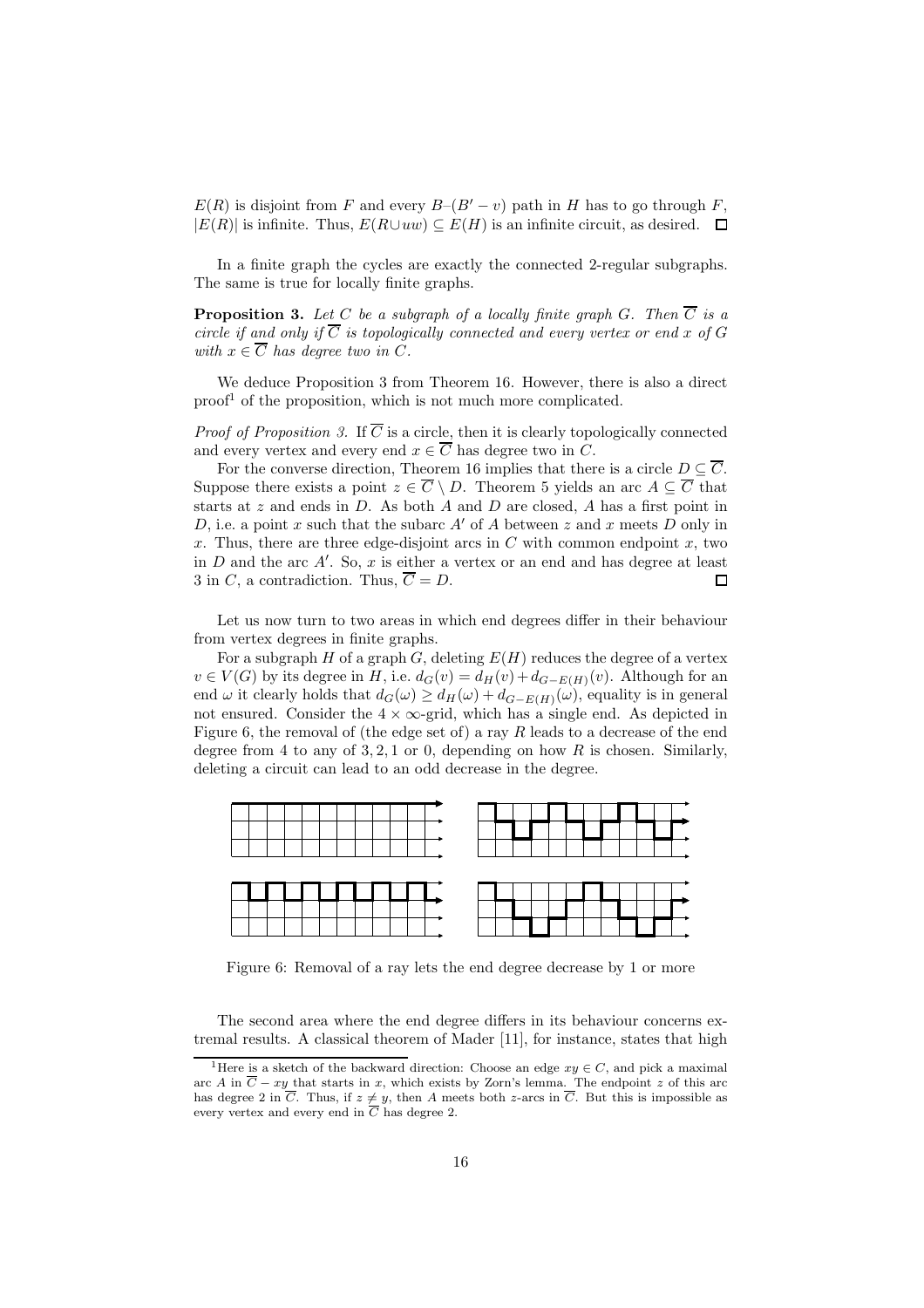average degree forces a finite graph to contain a large complete minor. This, however, fails for locally finite graphs even if every end has high degree. Figure 7



Figure 7: High degree in all vertices and in the single end but planar

indicates how for every  $k \geq 5$  a planar k-regular graph with a single end of infinite degree can be constructed. Being planar, such a graph can never contain even a  $K^5$  as a minor.

# 7 Weakly even ends

Finally, let us briefly discuss an alternative degree concept, which arises from the observation that (ii) of Lemma 8 is equivalent to:

(iii) for every finite  $S \subseteq V(G)$  there is a finite set  $S' \supseteq S$  of vertices such that the maximal number of edge-disjoint  $\omega$ -rays starting in  $S'$  is even.

Lemma 8 (ii) was our main motivation for our definition of an even end. In the same vein, (iii) leads to the following alternative definition of parity, which differs only in that the quantifiers are exchanged:

**Definition 18.** Let H be a subgraph of a locally finite graph G. Call  $\omega$  weakly even in H if for every finite  $S \subseteq V(G)$  there is a finite set  $S' \supseteq S$  of vertices such that the maximal number of edge-disjoint  $\omega$ -arcs in  $\overline{H}$  starting in S' is even. Otherwise,  $\omega$  is strongly odd in H.

Observe that an even end is weakly even, and that a strongly odd end is odd. For ends of finite degree the two parity concepts are equivalent; this can be seen in a similar way as the equivalence of (ii) and (iii). For ends of infinite degree, however, this need not be true: consider a ray  $v_1v_2 \ldots$ , and replace each edge  $v_i v_{i+1}$  by i (subdivided) parallel edges. The obtained graph has a single end, which is both odd and weakly even.

This construction only works because there are odd vertices present. But could an odd end exist in a graph that has all vertices even and all ends weakly even? Or, on the contrary:

Problem 19. Does Theorem 4 remain true if we substitute "even ends" by "weakly even ends"?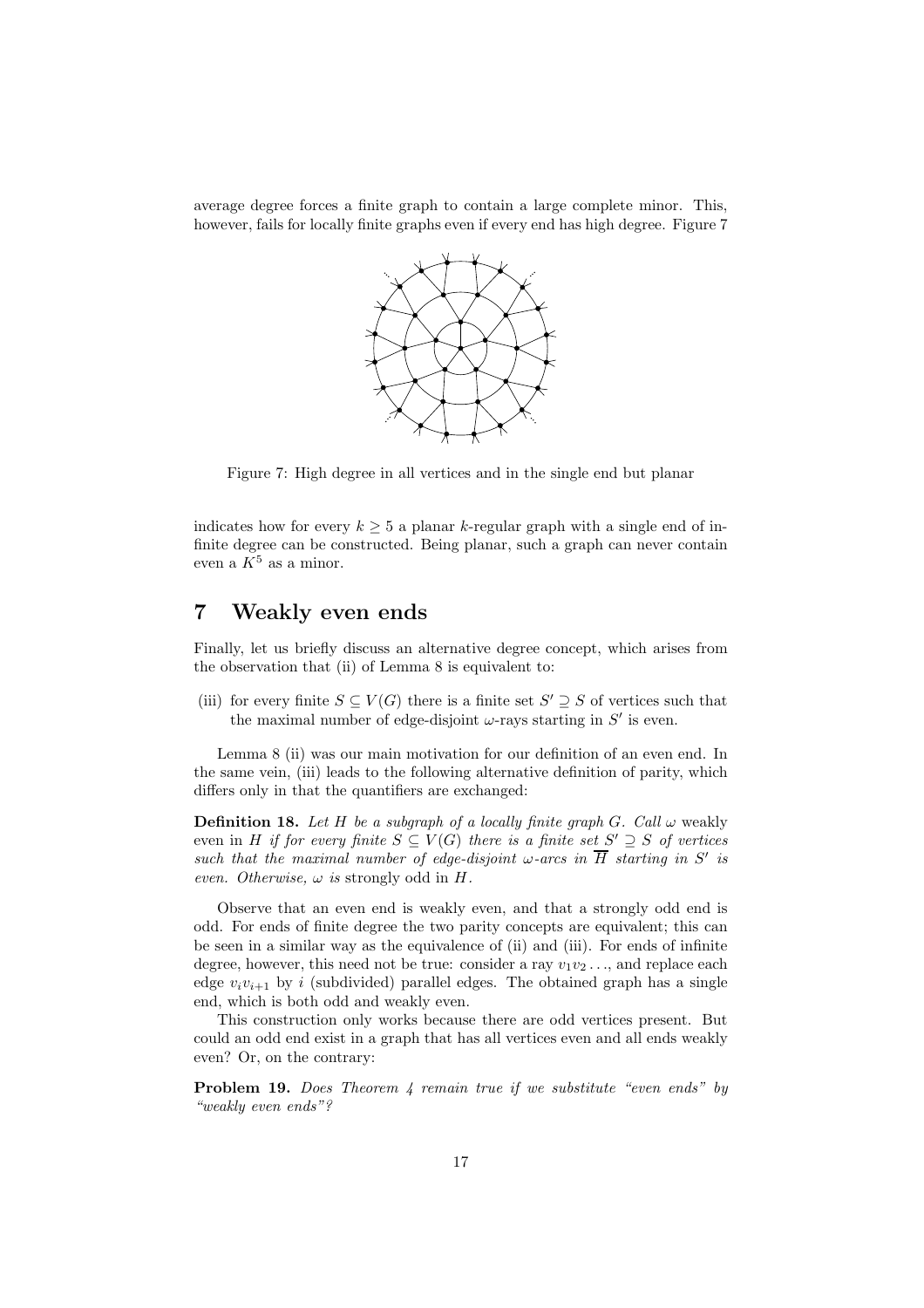We have been unable to settle the problem. However, the following proposition answers both this question and Conjecture 14 positively for locally finite graphs with only countably many ends. It should be noted that its proof uses Corollary 12 in its full generality, the proof of which we did not provide for the sake of brevity.

**Proposition 20.** Let  $G$  be a locally finite graph with only countably many ends, and let H a subgraph. Then  $E(H) \in \mathcal{C}(G)$  if and only if every vertex has even degree in H and if every end has weakly even degree in H.

Proof. The forward direction follows immediately from Theorem 7 and Corollary 12. For the backward direction, suppose  $E(H) \notin \mathcal{C}(G)$ , which by Theorem 7 means that G has a finite cut F with  $|F \cap E(H)|$  odd. Let  $\omega_1, \omega_2, \ldots$  be an enumeration of  $\Omega(G)$ . We successively define a sequence  $\mathcal{A}_0 \subseteq \mathcal{A}_1 \subseteq \ldots$  of finite sets of disjoint regions  $A \subseteq G - F$  of G with  $|\partial A \cap E(H)|$  even and such that for each  $\omega_i$  with  $i \leq n$  there is an  $A \in \mathcal{A}_n$  with  $\omega_i \in \overline{A}$ . Put  $\mathcal{A}_0 := \emptyset$ . In order to define the set  $\mathcal{A}_n$  first check whether there is an  $A \in \mathcal{A}_{n-1}$  such that  $\omega_n \in A$ , in which case we put  $\mathcal{A}_n := \mathcal{A}_{n-1}$ . Otherwise consider the (finite) set S of all neighbours of each  $A \in \mathcal{A}_{n-1}$  and of the endvertices of the edges in F. As  $\omega_n$  is weakly even, Lemma 10 yields a region  $B \subseteq G - F$  with  $\omega_n \in \overline{B}$  and  $A \cap B = \emptyset$  for all  $A \in \mathcal{A}_{n-1}$ . Put  $\mathcal{A}_n := \mathcal{A}_{n-1} \cup \{B\}$ . Finally, contracting all the disjoint regions  $A \in \bigcup_{n=1}^{\infty} A_n$  to a vertex each yields a finite graph with all vertex degrees even in H that has a cut F with  $|F \cap E(H)|$  odd, a contradiction.

## Acknowledgement

We would like to thank the anonymous referees for pointing out a number of improvements, one of these being the short direct proof of Proposition 3.

#### References

- [1] Th. Andreae. Uber maximale Systeme von kantendisjunkten unendlichen ¨ Wegen in Graphen. Math. Nachr., 101:219–228, 1981.
- [2] R. Diestel. The cycle space of an infinite graph. Comb., Probab. Comput., 14:59–79, 2005.
- [3] R. Diestel. Graph Theory (3rd ed.). Springer-Verlag, 2005.
- [4] R. Diestel and D. Kühn. On infinite cycles I. Combinatorica, 24:69–89, 2004.
- [5] R. Diestel and D. Kühn. On infinite cycles II. *Combinatorica*, 24:91–116, 2004.
- [6] R. Diestel and D. Kühn. Topological paths, cycles and spanning trees in infinite graphs. Europ. J. Combinatorics, 25:835–862, 2004.
- [7] G.A. Dirac. Some theorems on abstract graphs. Proc. London Math. Soc., 2:69–81, 1952.